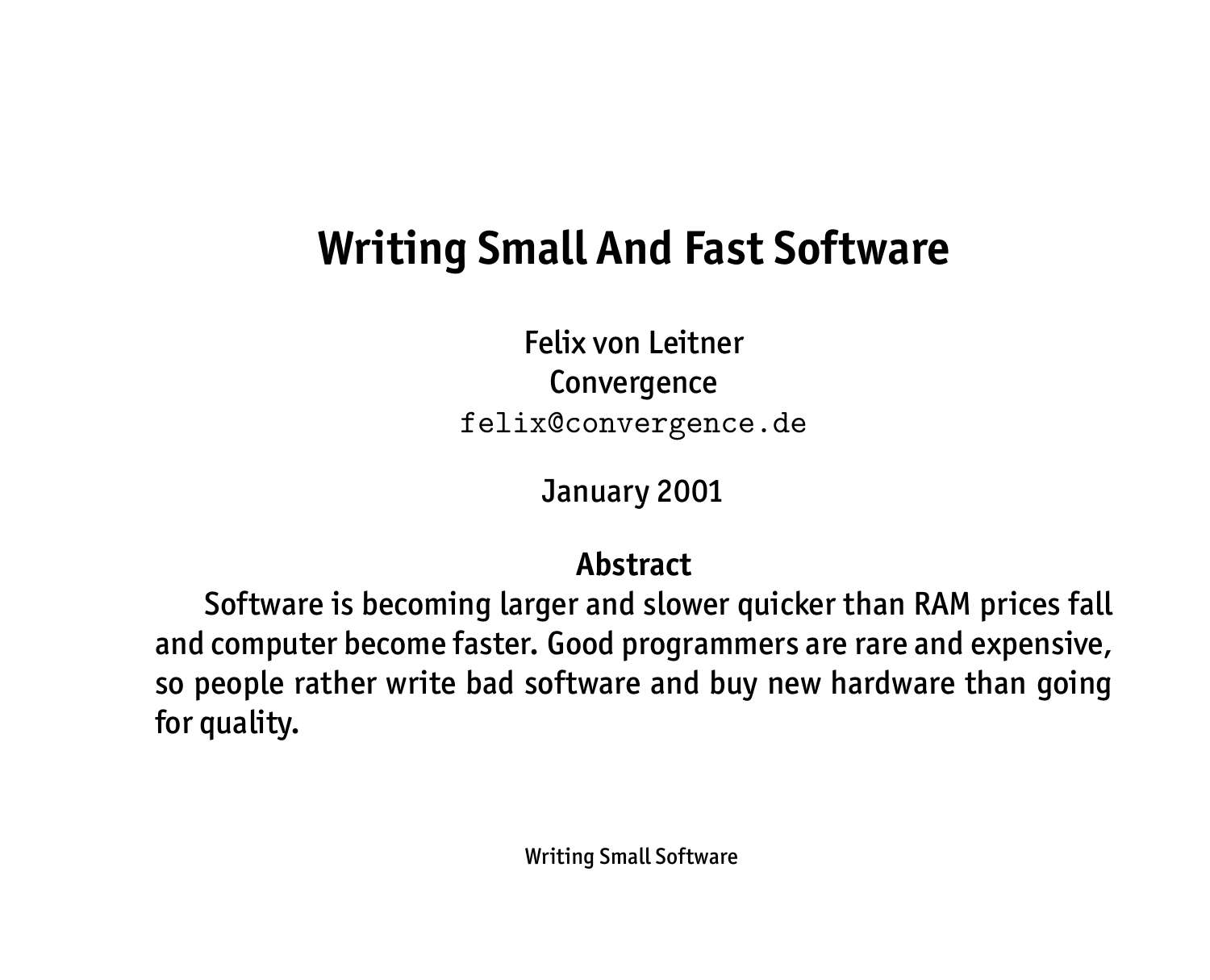## **Introduction**

Academia says: trade code size for speed (inlining, macros, loop unrolling, immensely complex monster algorithms...)

In practice, more code is almost always bad: it trashes the CPU cache, hogs the memory bus, uses up more CPU cycles, makes a security audit of the code harder, is harder to follow and maintain, and - last but not least - more code needs more documentation.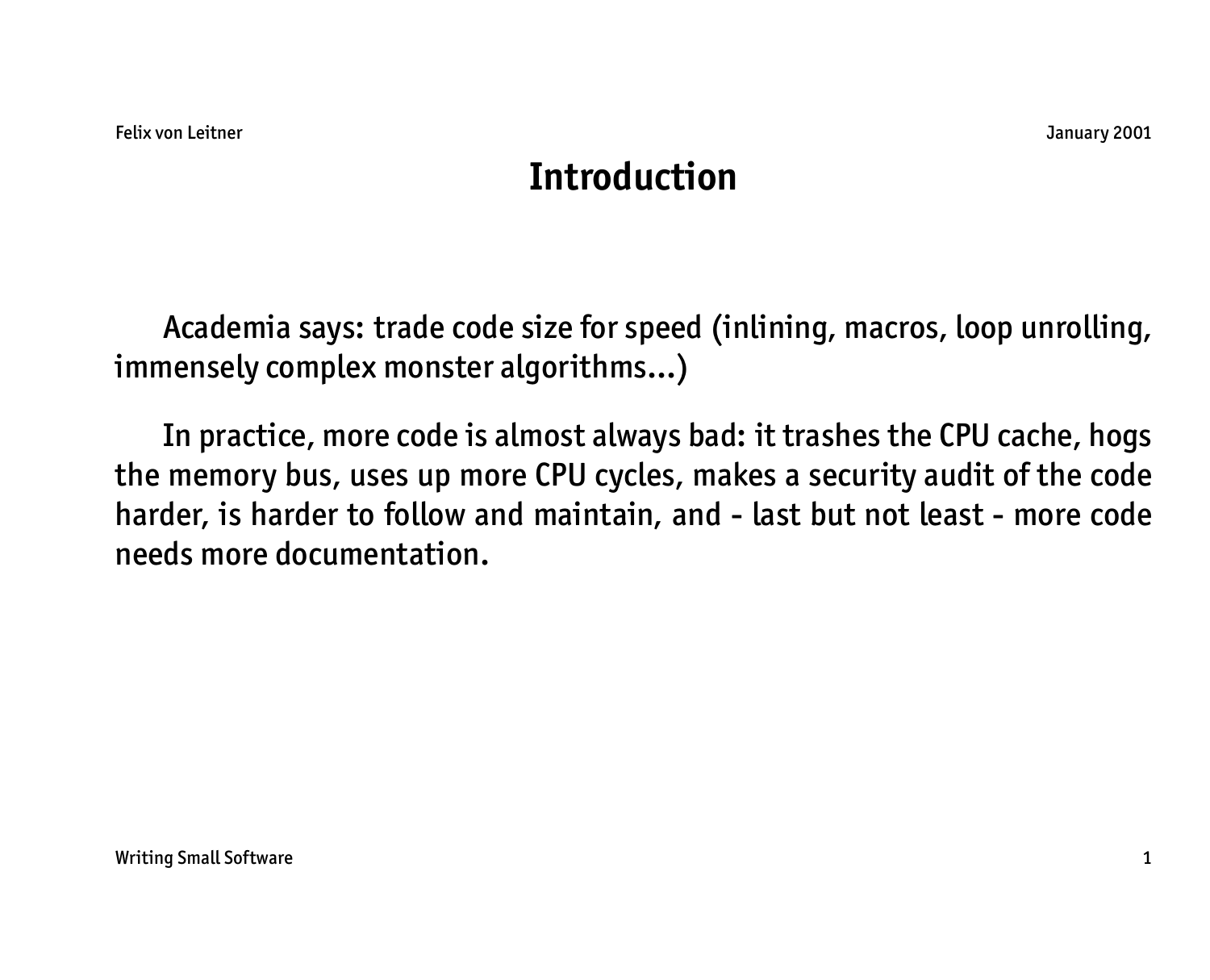Felix von Leitner January 2001

#### **Executive Summary**

**Indirection Induces Bloat And Kills Performance!**

**Remove Unnecessary Indirection!**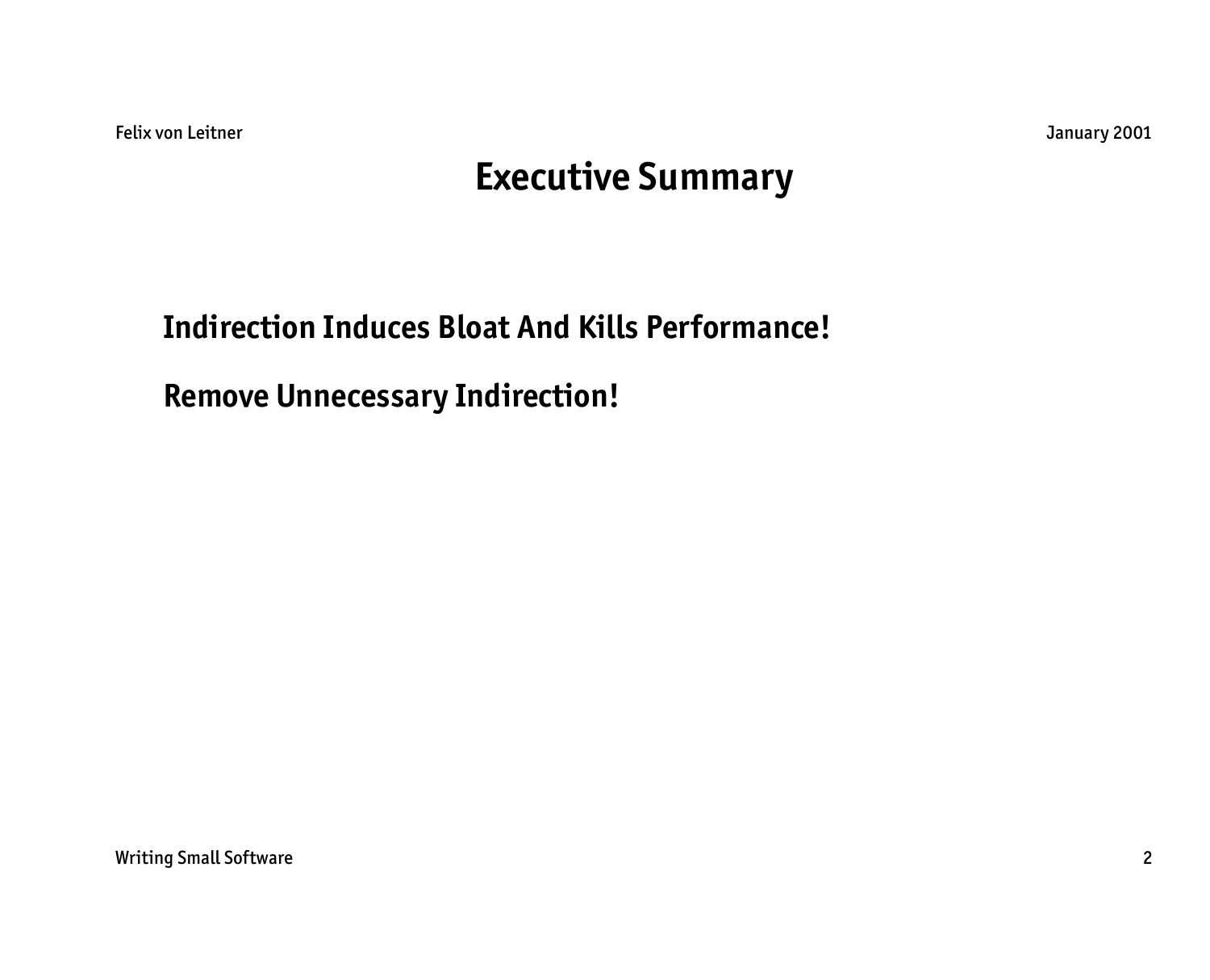## **Know Thy Enemy!**

The main reasons for large code are:

- 1. negligence
- 2. over-eagerness
- 3. bad management
- 4. multiple layers of wrappers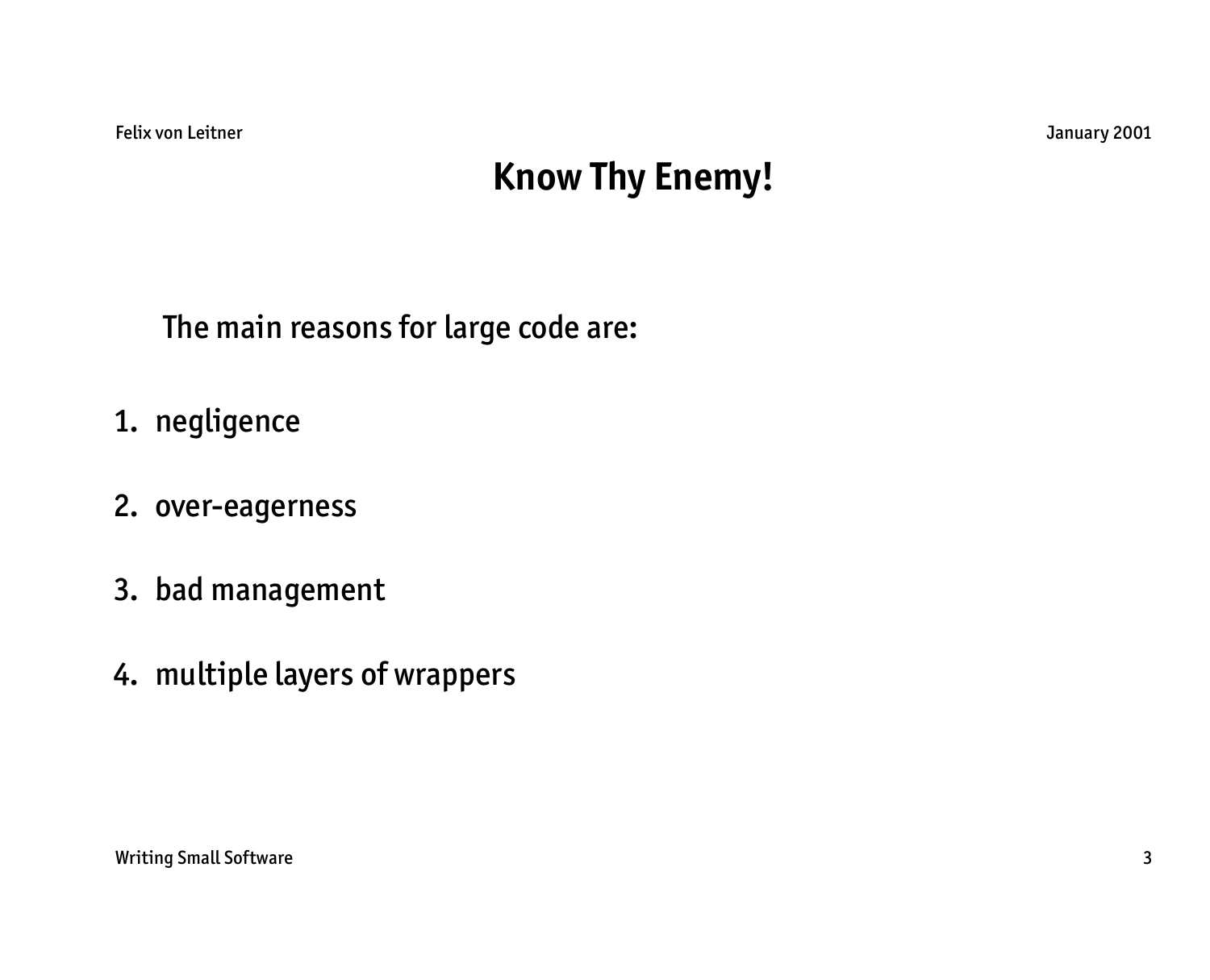## **Enemy: Negligence**

Tidying up old code is often more work than writing new code. Common problems are:

- 1. merging code but don't remove overlap
- 2. leaving debug code in
- 3. using general instead of specific APIs (e.g. using fprintf instead of write for a static string)
- 4. implementing the same stuff all over the place (often found in team environments)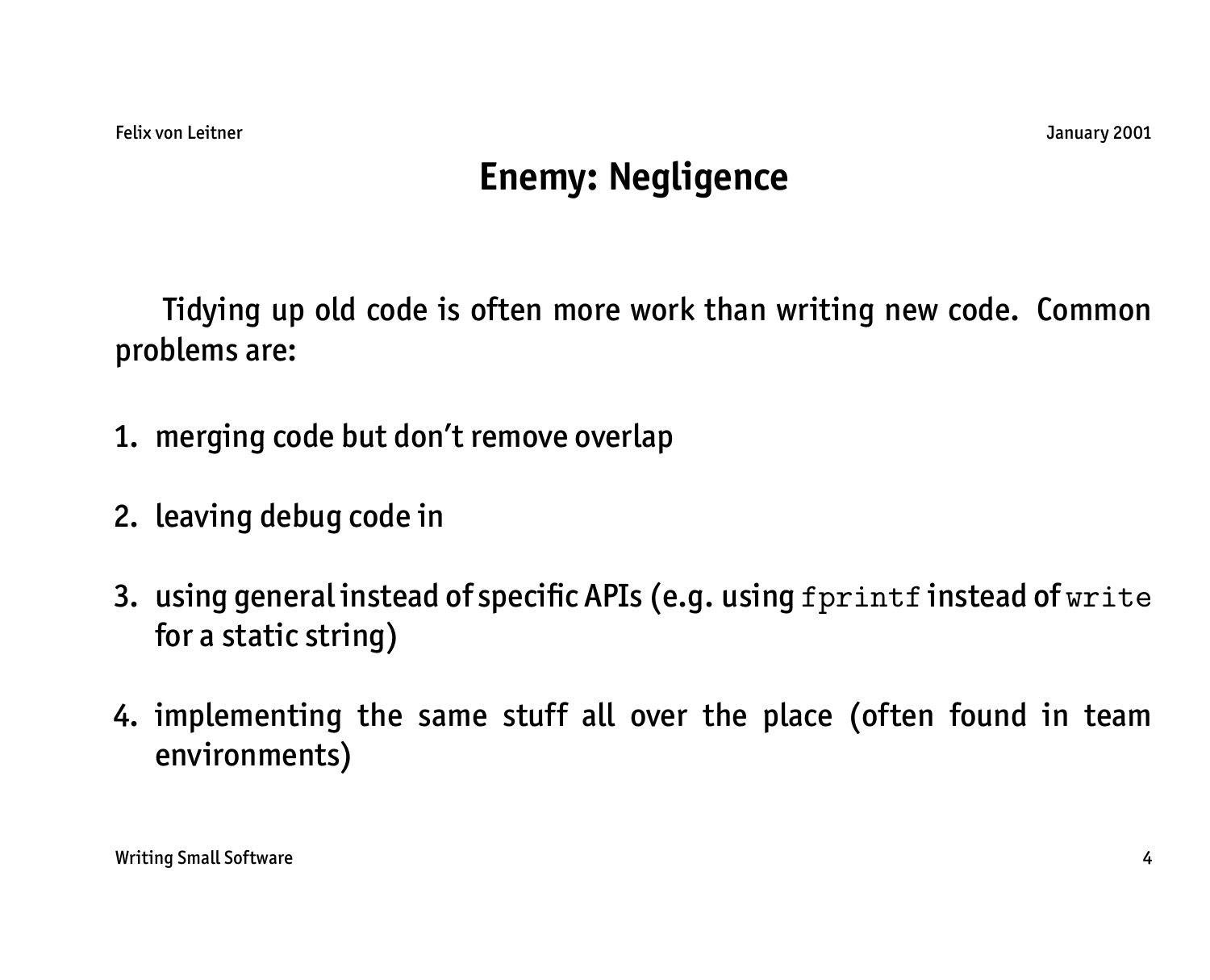## **Enemy: Over-Eagerness**

Especially young and inexperienced programmers fall for the utopia to create the ultimate, perfect, all-encompassing API.

Object oriented programs tend to define many unneeded methods and routines "just in case". Point in case: C++ iostream and libg++.

**Fact:** Experience shows that your API will not be perfect.

**Fact:** Using APIs that have been extended is often confusing.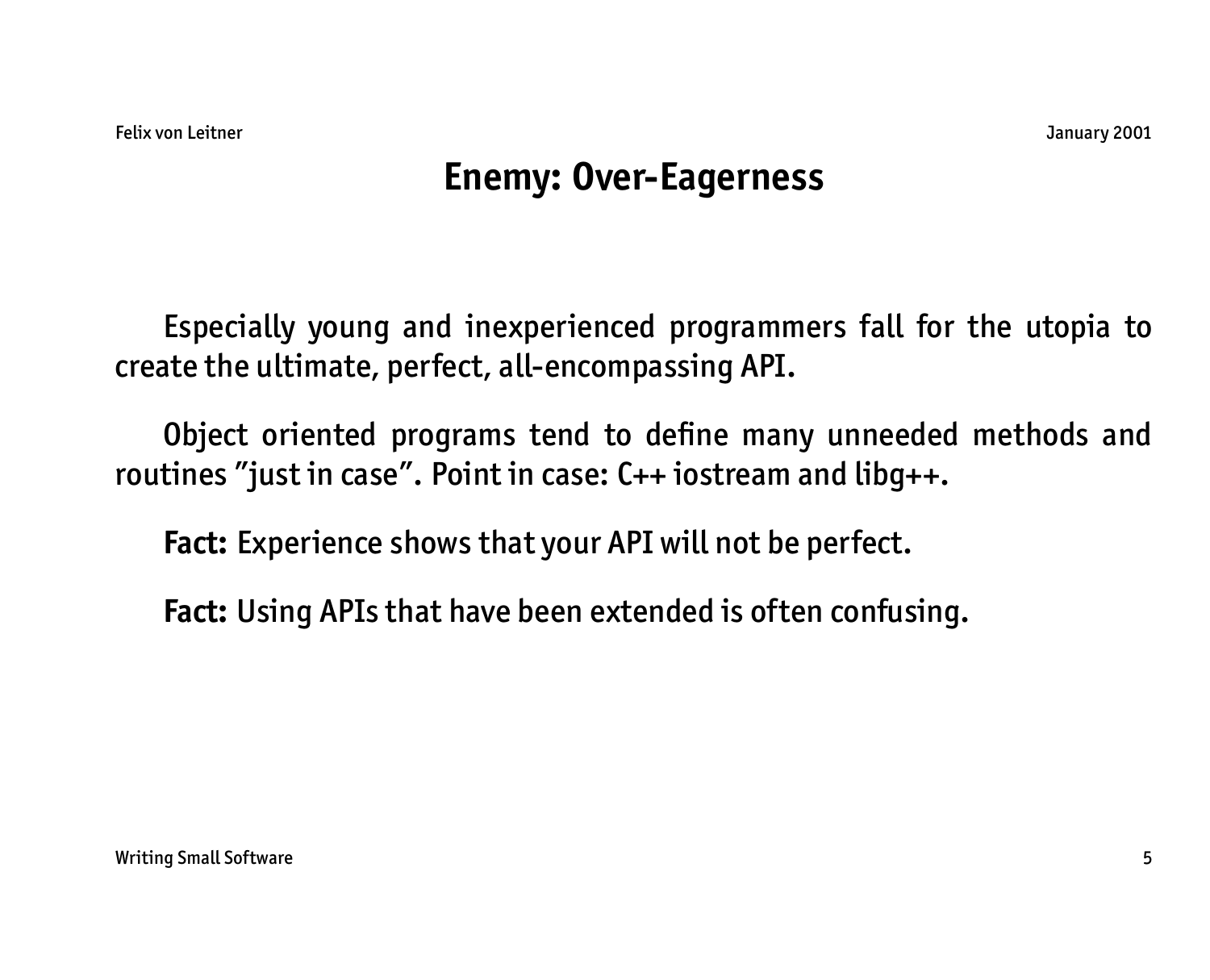## **Enemy: Bad Management**

When merging code into a common source tree, it is important to spend time looking for code that solves the same problem. The instances of that code then have to be reduced to one (example: AVL trees in the Linux kernel).

When more than one person works on a project, every CVS check-in has to be regarded as a code merge in this sense!

Paying programmers by the line of code does not help, of course.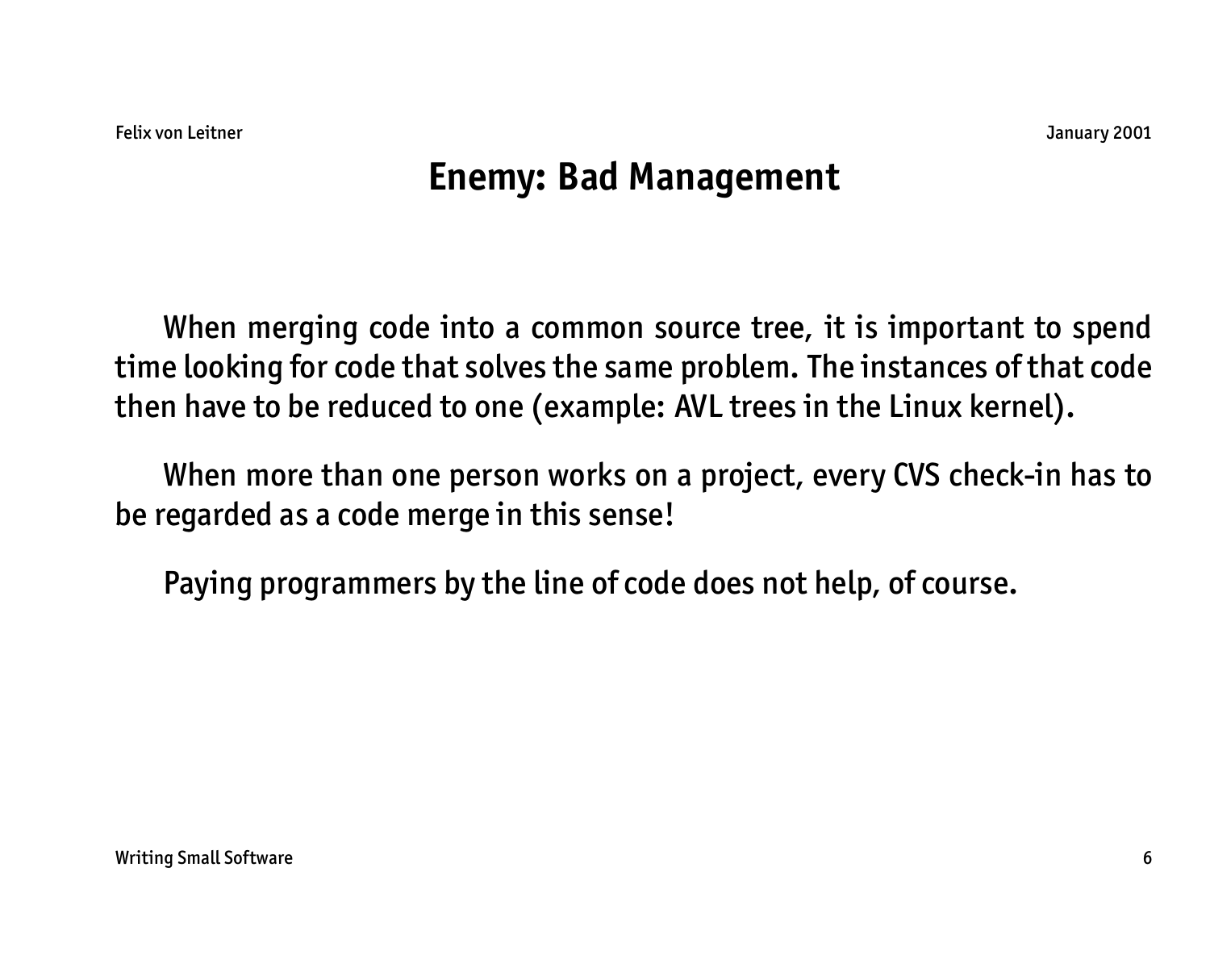## **Enemy: Wrappers Wrapping Wrappers Around Wrappers**

This is a particularly common problem in C++ code.

Classic rationale: portability.

Classic example: thread libraries wrapping pthread, which in turn wraps clone().

Even more classic examples: kde, wrapping qt, wrapping xlib. gtk–, wrapping gtk+, wrapping xlib.

Apparently, there even is a Qt emulation wrapper around gtk+!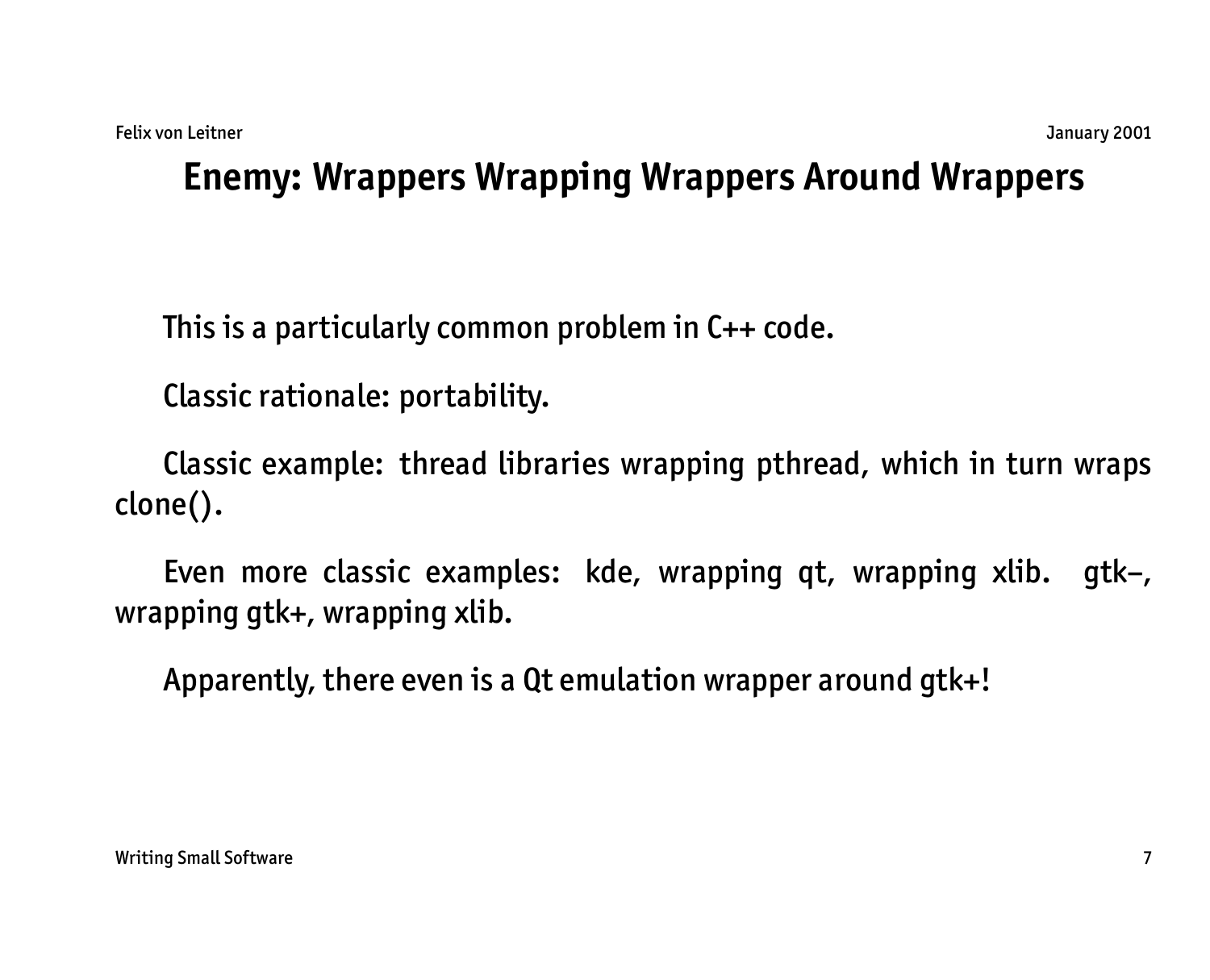## **Enemy: Dynamic Run-Time Resolving**

This can be done very efficiently, but more often it is done very poorly.

Examples: signals in Qt, hash tables for symbolic attribute lookup in gtk+, late binding in DYLAN.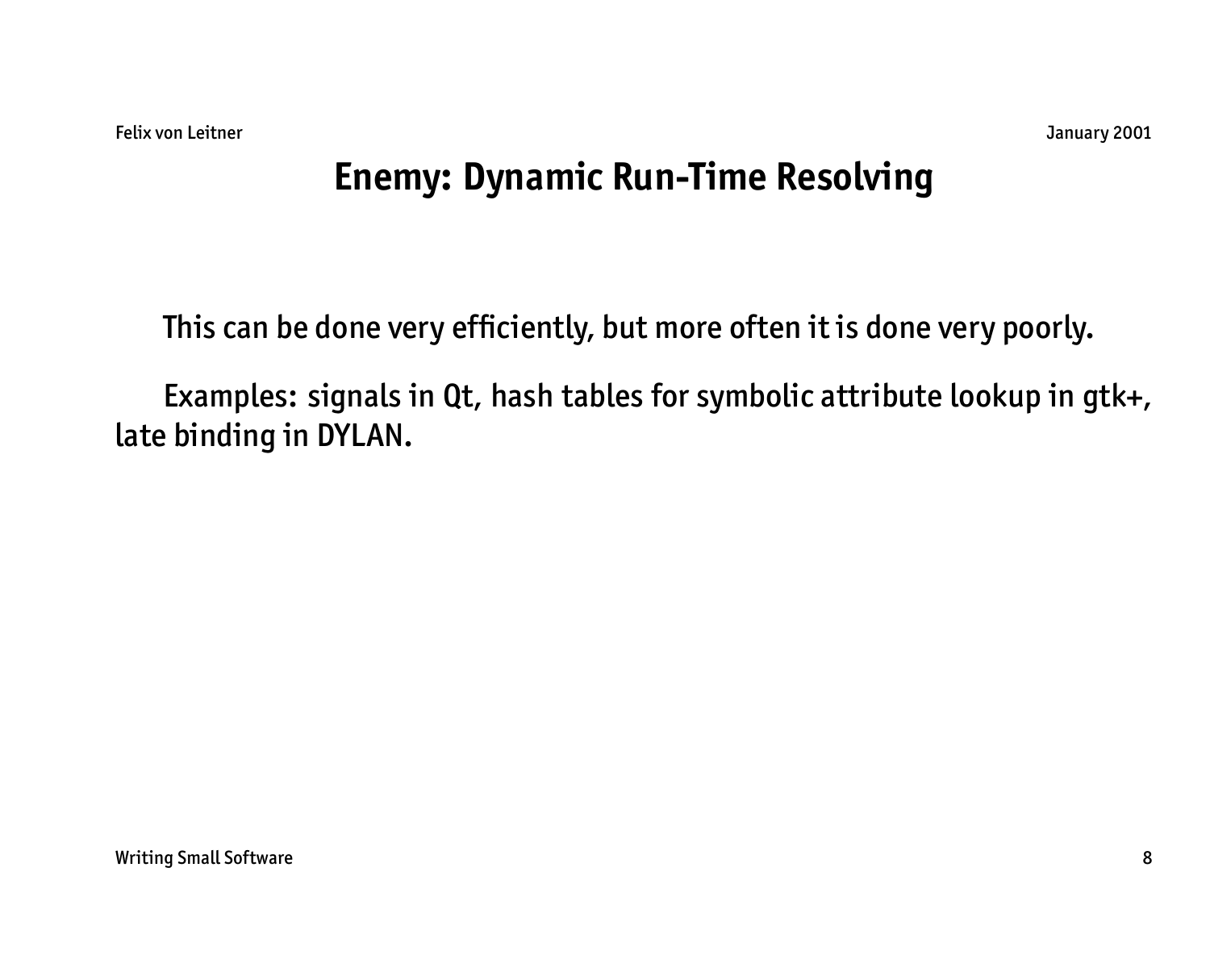### **What Can I Do?**

- 1. generalize routines only if it's free
- 2. write specific interfaces first
- 3. use specific routines instead of generic
- 4. be aware of the bloat you generate
- 5. *your idea here*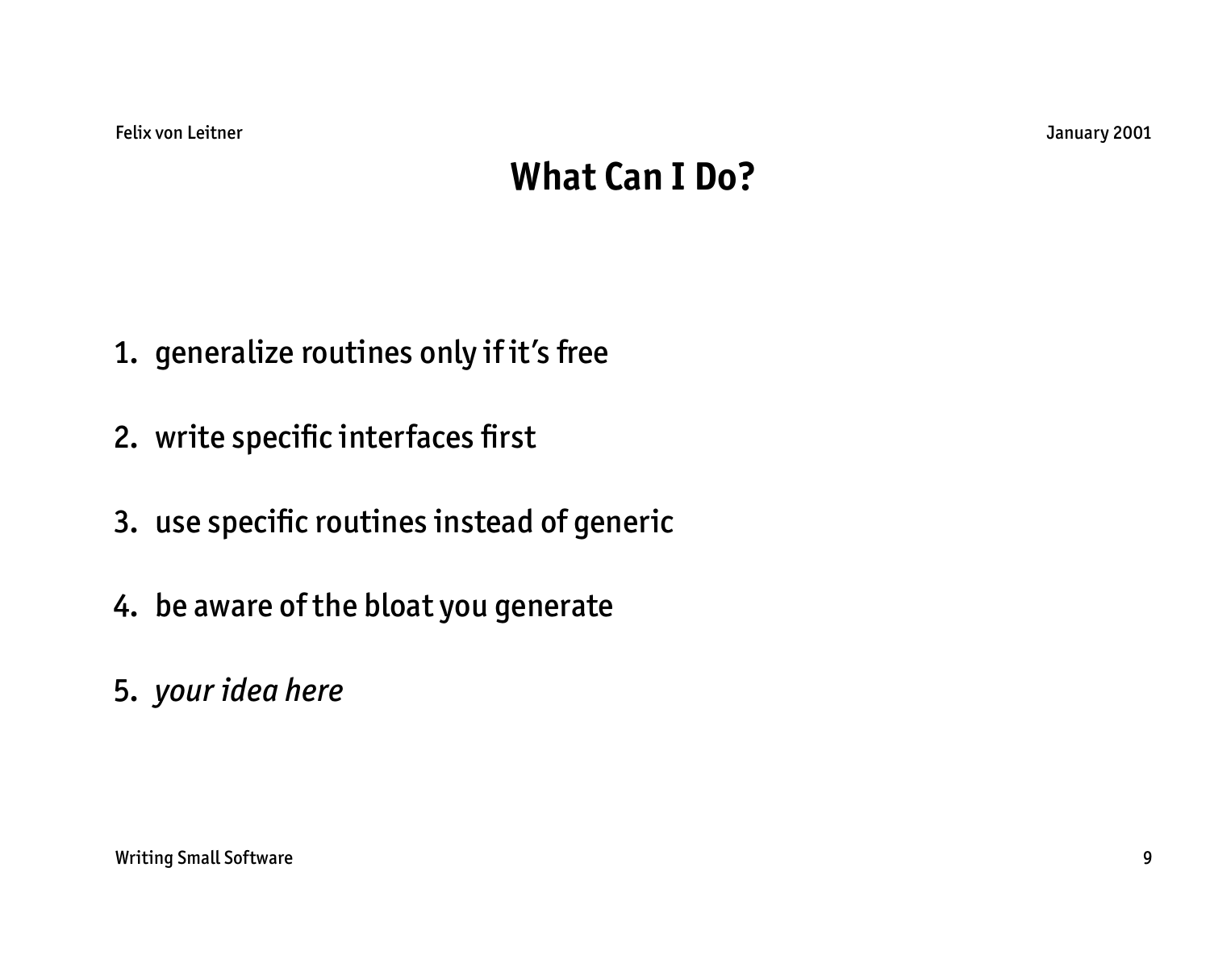#### **Generalize Routines Only If It's Free**

#### An internal function in diet libc:

int \_\_ltostr(char \*s, int size, unsigned long i, int base, char UpCase); unsigned int fmt\_ulong(char \*dest,unsigned long src);

A good test whether your interface is too generic is: if you leave the names of the arguments away, is it still obvious what each argument does?

int \_\_ltostr(char \*, int, unsigned long, int, char); int fmt\_ulong(char \*,unsigned long);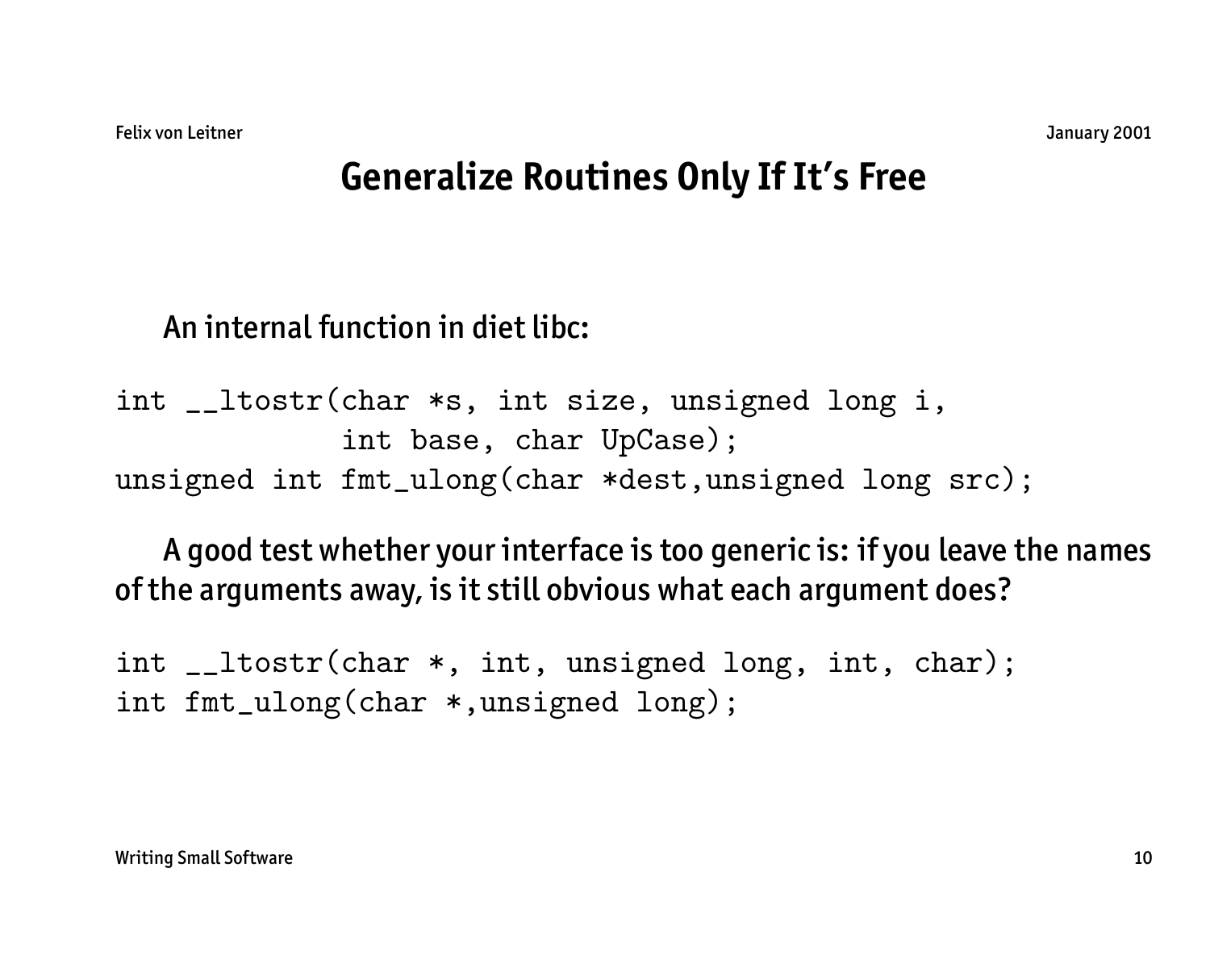## **Write Specific Interfaces First**

- Programmer tries to write reusable code, defines very broad and generic API
- Initially, the problem is not well known.
- Much time is wasted on implementing unneeded functionality in broad interfaces.
- In the end, removing the bloat would alter the API (which programmers know is **very bad**).
- Also, someone might already rely on the API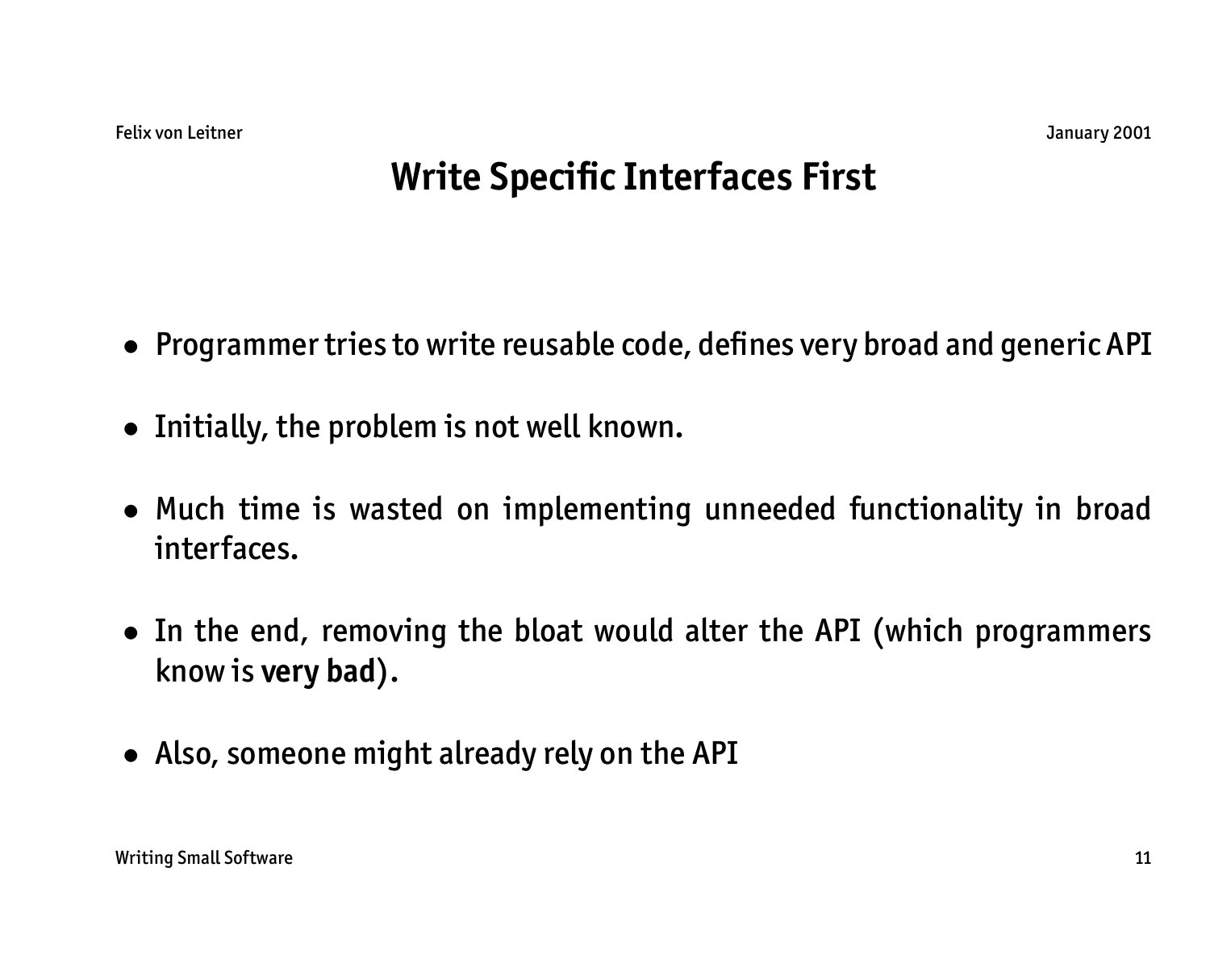Felix von Leitner January 2001

#### **When You Need To Extend An API**

#### **Do not make an existing function more powerful!**

**Add a new function instead!**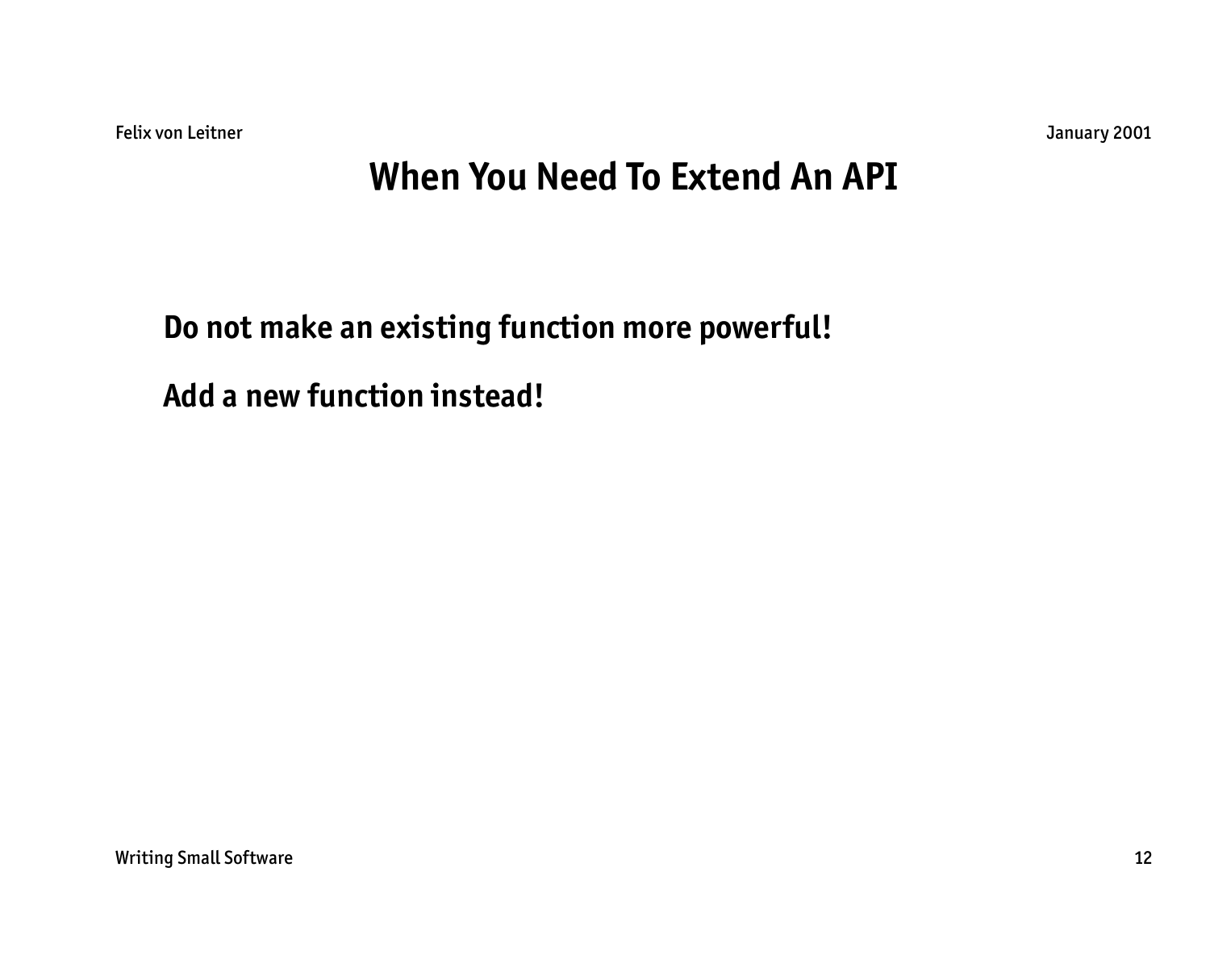#### **But Doesn't The Compiler Remove Unneeded Code?**

```
$ cat > t.c
int foo(int bar) { return bar+2; }
int bar(int baz) { return baz*23; }
int main() { print("%d\nu", bar(17)); }
$ gcc -c t.c
$ nm t.o0000000000000014 T bar
0000000000000000 T foo
0000000000000000 t gcc2_compiled.
0000000000000034 T main
                 U printf
```
\$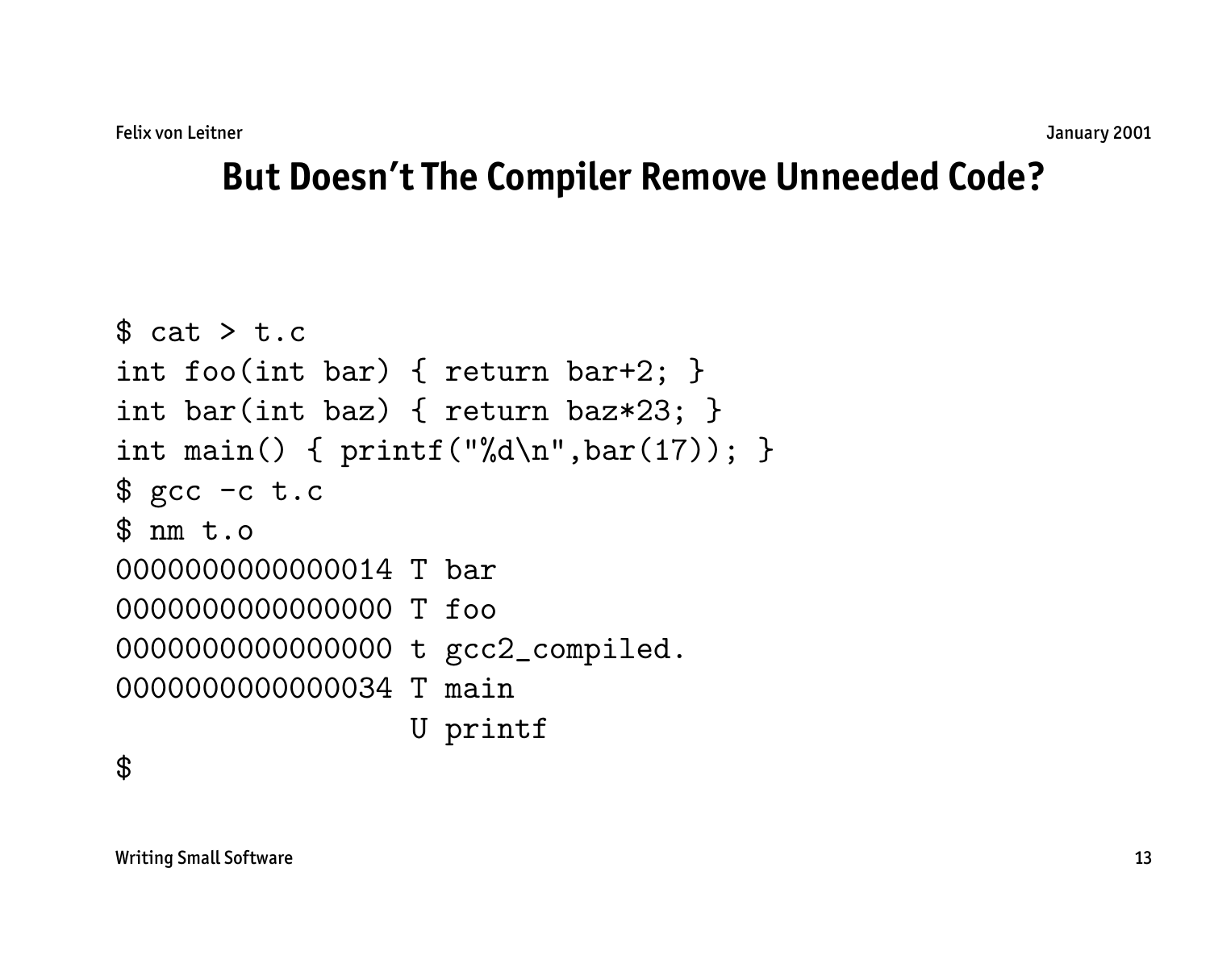#### **But Doesn't The Linker Remove Unneeded Code?**

```
$ cat a.c
char magic[]="bloat";
$ cat b.c
int main() { puts("hello, world"); }
$ gcc -o b a.c b.c
$ grep bloat b
Binary file b matches
$ gcc -o b b.c
$ grep bloat b
$
```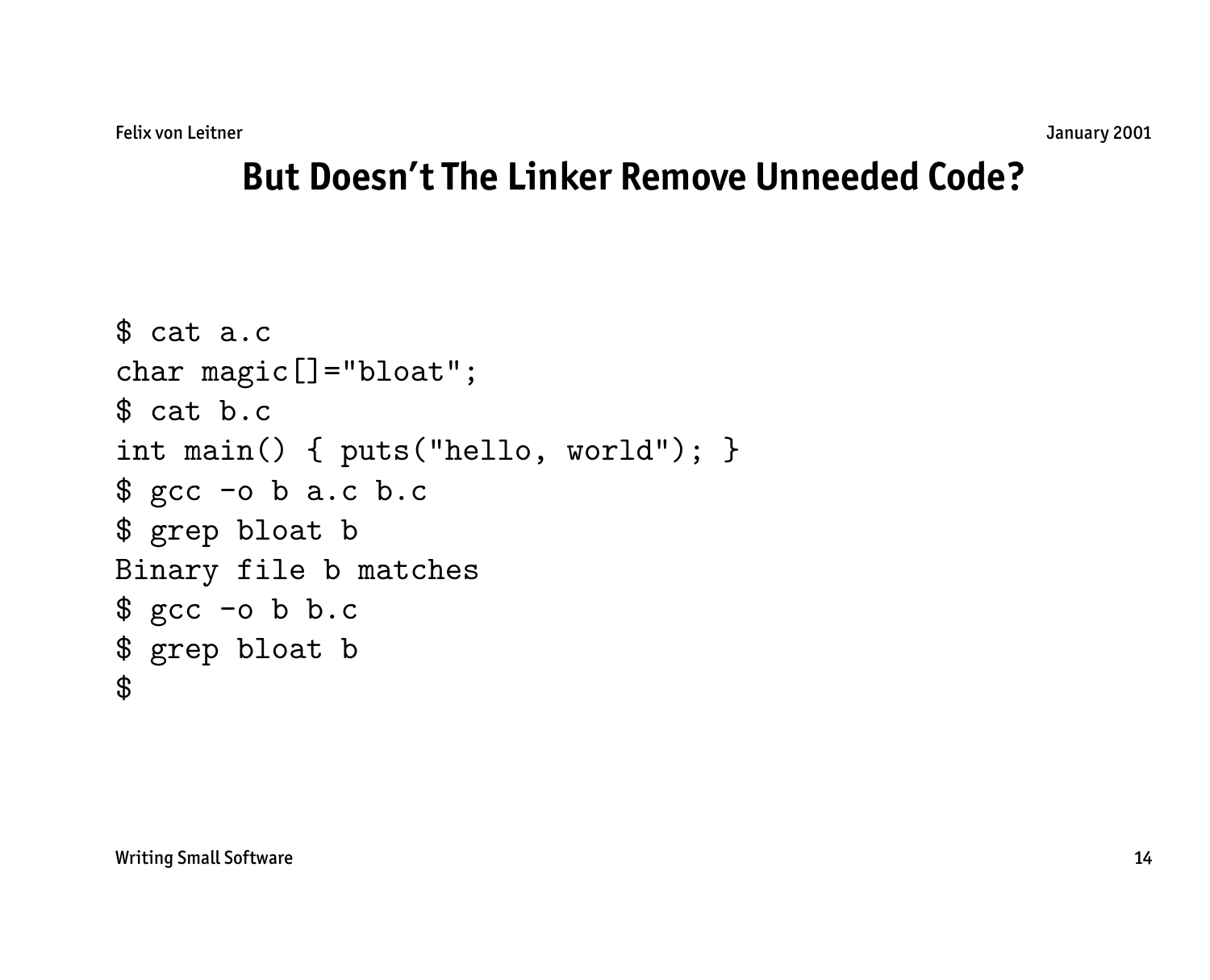## **And When I Use Shared Libraries?**

Shared libraries are the single technology that has contributed most to bloated software, because **programmers no longer see the actual size of their code**.

All the bloat is still there and wastes disk space.

Modern operating system support demand paging, i.e. only the used pages are actually loaded into memory. This gives bloat offenders a good conscience but in reality it still means that a lot of memory is wasted.

The page granularity is 4k. Smaller quantums of memory can not be not mapped because they are not needed. The data segment is coalesced!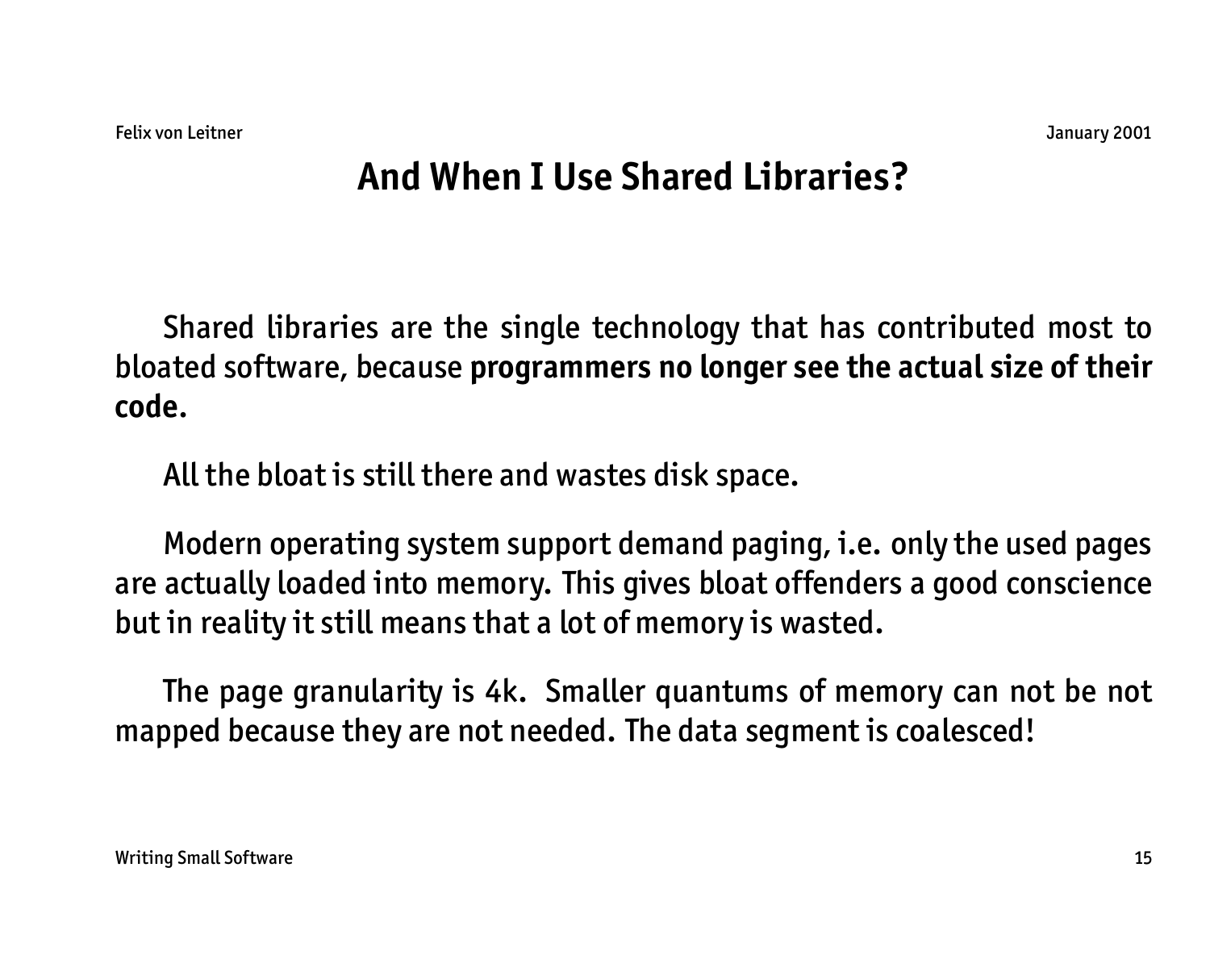## **And When I Use Static Libraries?**

ld does not include unreferenced object files from static libraries.

That's why the diet libc is initially only a static library.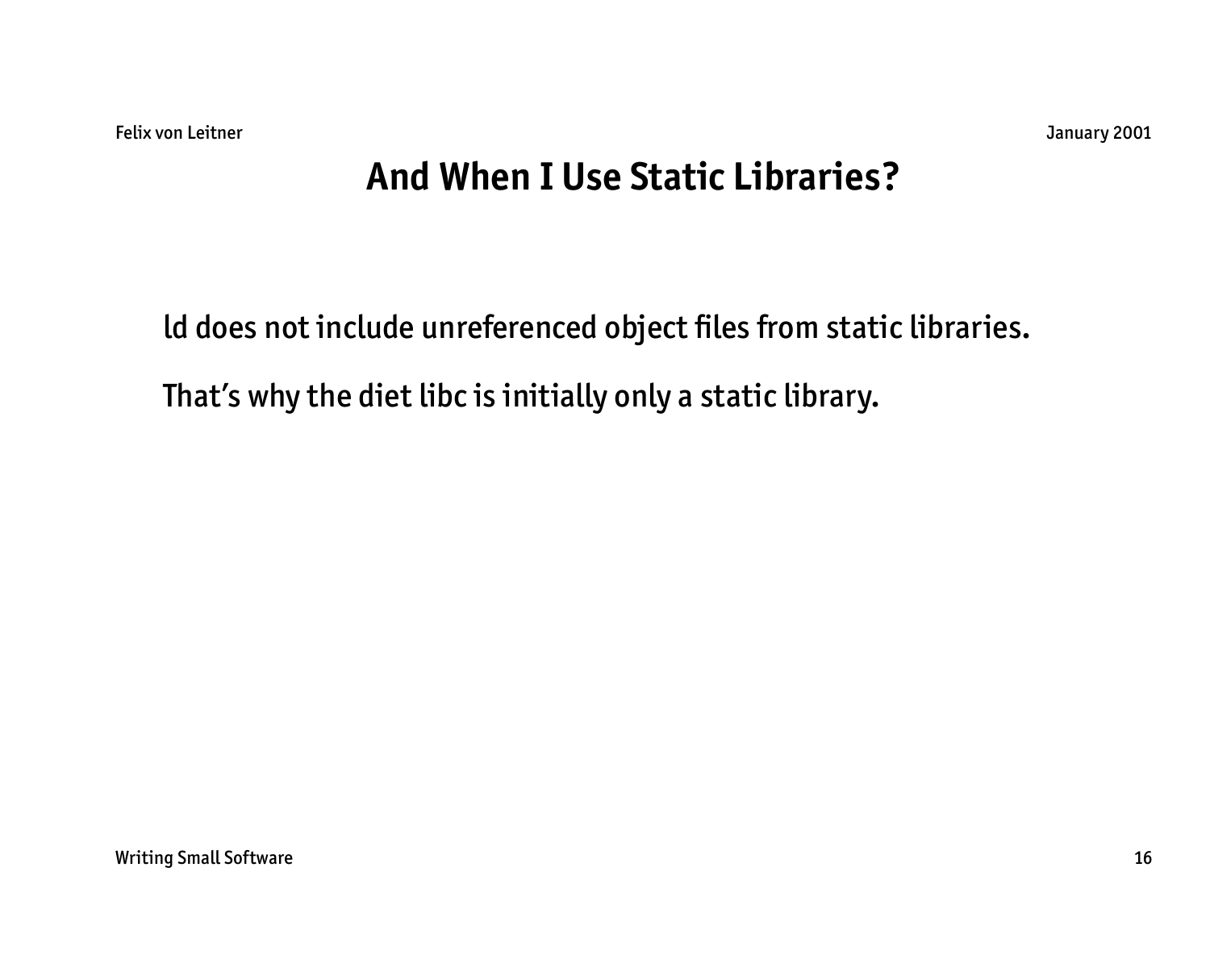## **Prefer Specific Over Generic Routines**

*This advice is for when you use only a subset of the generic routine!*

For temporary storage, use alloca instead of malloc.

Use strchr instead of strstr.

Use qsort and bsearch instead of using AVL trees for everything but very dynamic or huge sets.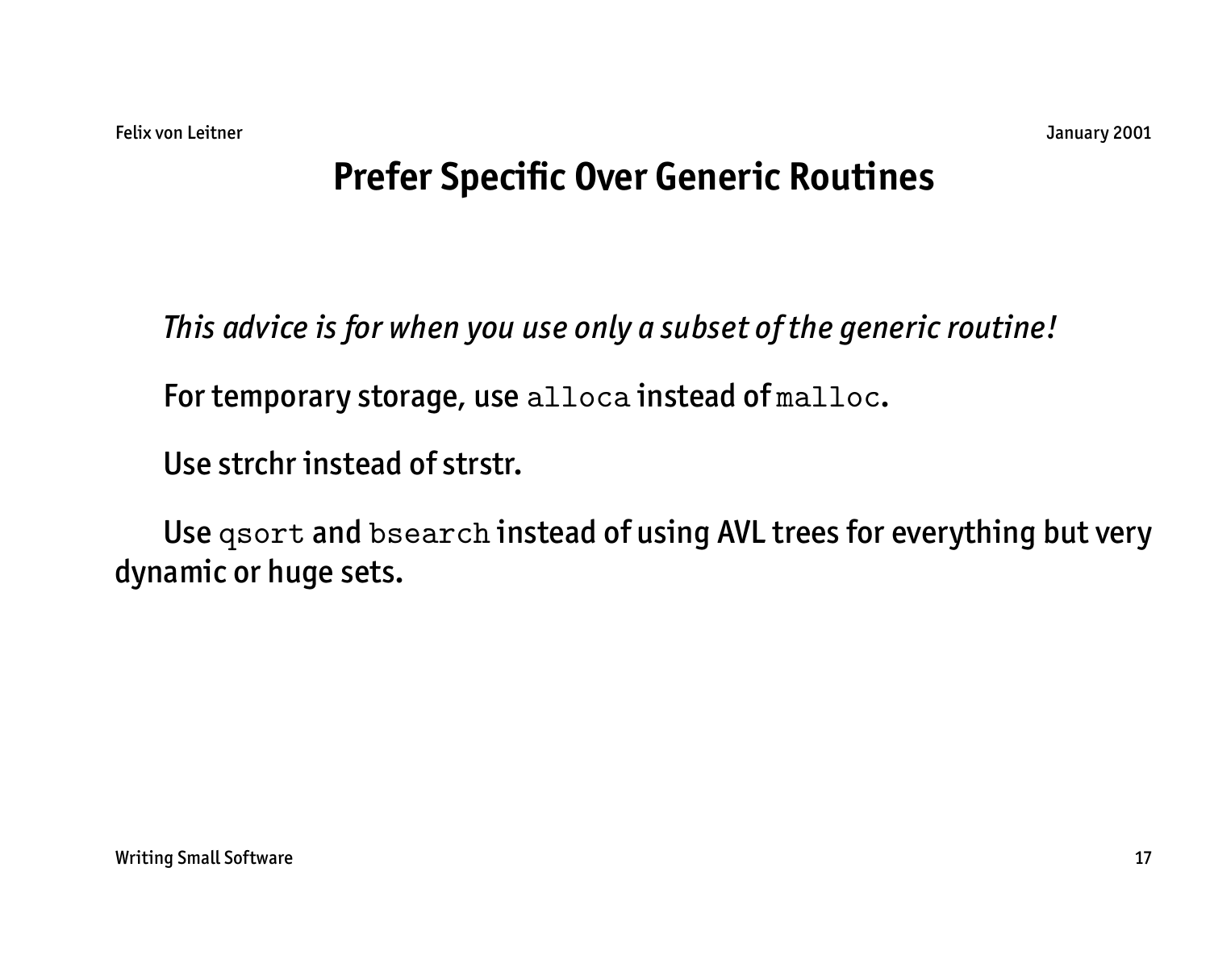## **Optimize For The Common Case, Not The Worst Case**

Arrays are great! The code is easy to understand and less error prone than lists or trees.

Arrays can be resized easily (realloc), you can traverse an array without trashing the cache, you can free all elements by freeing the array (unless they contain pointers, of course).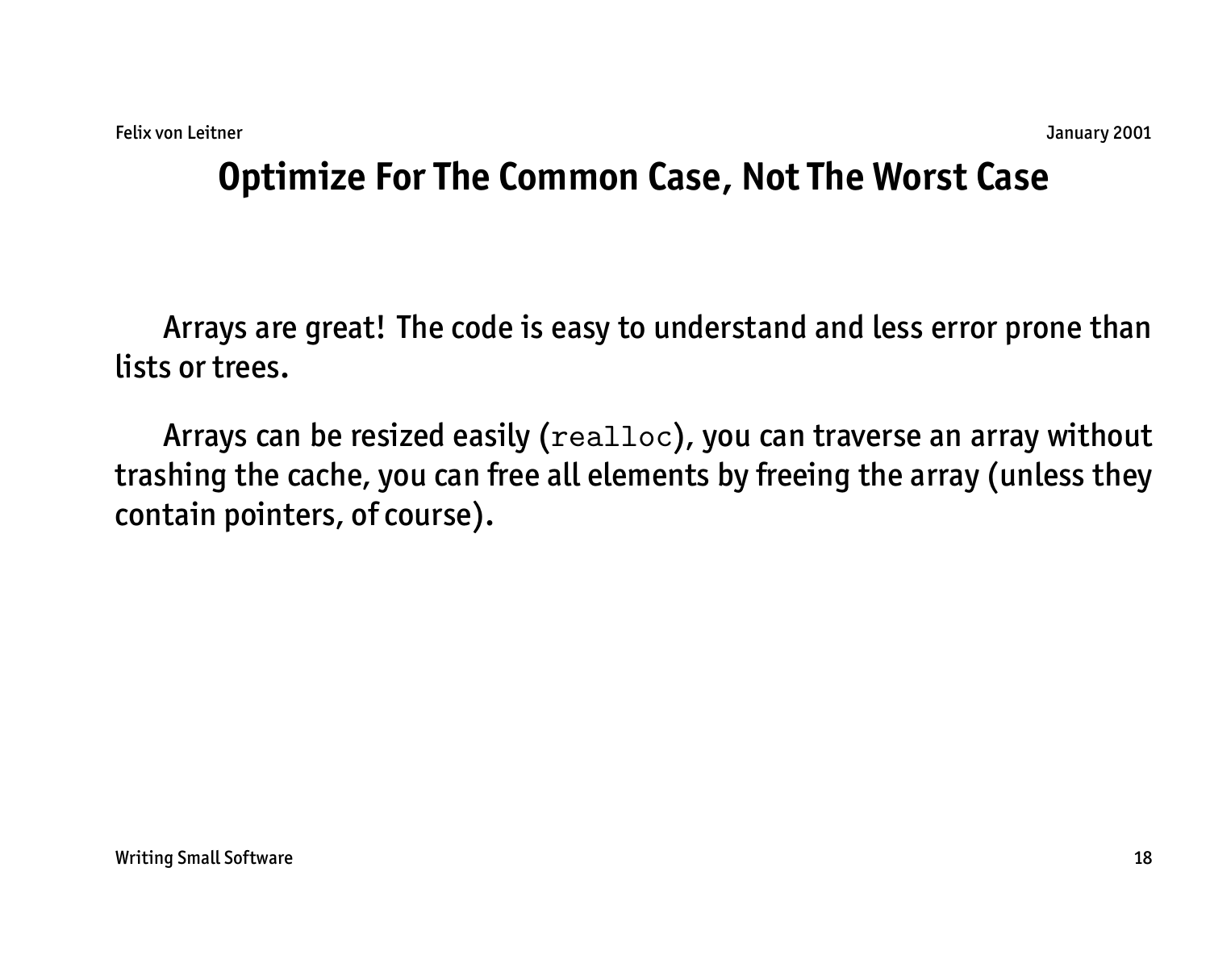#### **Be Aware Of The Bloat You Generate**

```
$ cat > t.cc#include <string>
#include <iostream>
main() {
  string s="foo";
  cout << s << endl;
}
$ g++ -static -s -o t t.cc$ du -H t
387k t
\boldsymbol{\theta}
```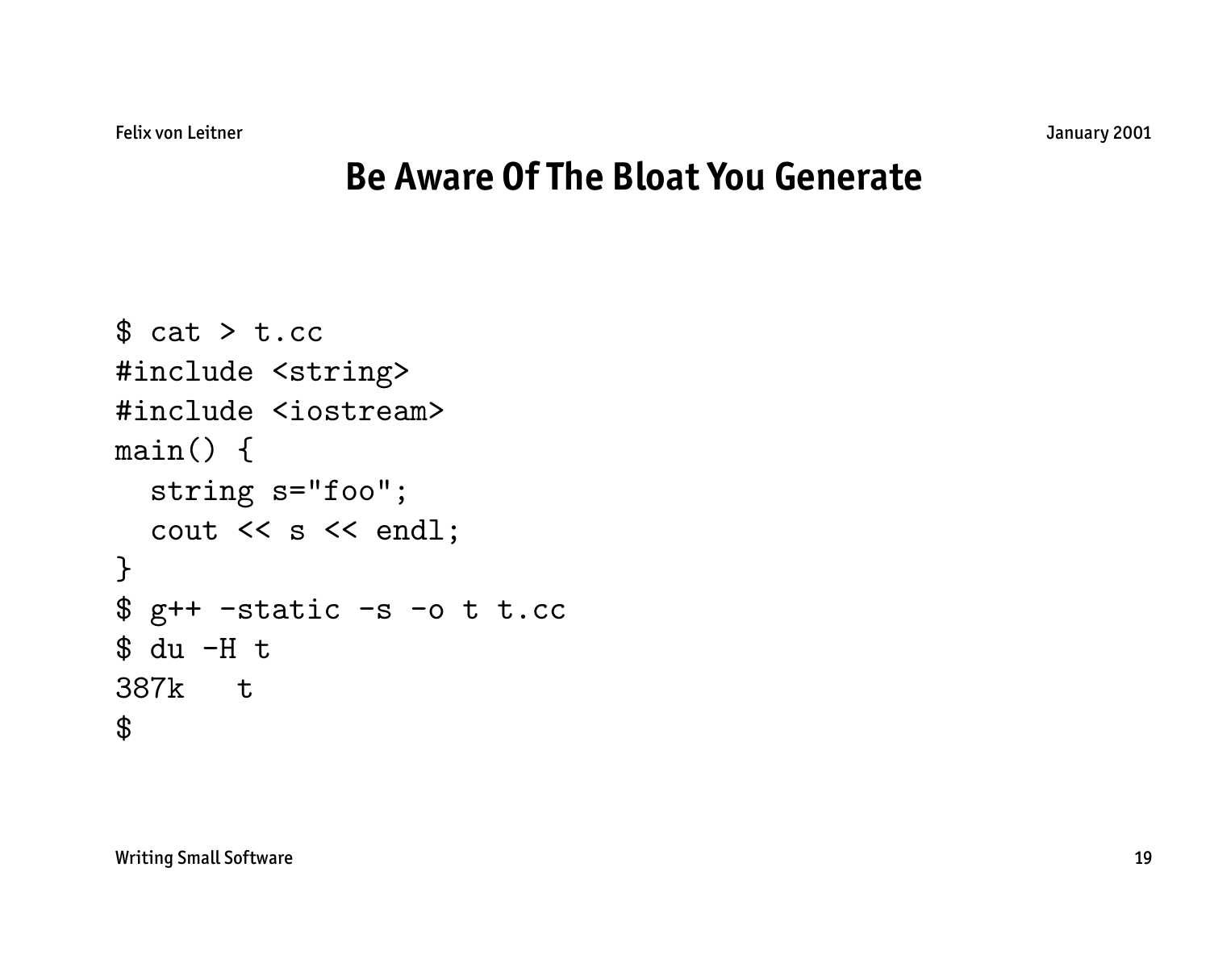#### **Treat malloc As Expensive Operation**

Malloc and friends are potentially very expensive.

```
$ cat > mymalloc.c
#include <stdio.h>
static int mallocs=0;
void sayit() { fprintf(stderr,"%d mallocs\n",mallocs); }
int malloc(unsigned long size) {
  if (!mallocs++) atexit(sayit);
 return __libc_malloc(size);
}
$ gcc -shared -o mymalloc.so mymalloc.c
$ LD_PRELOAD=$PWD/mymalloc.so grip
20794 mallocs
```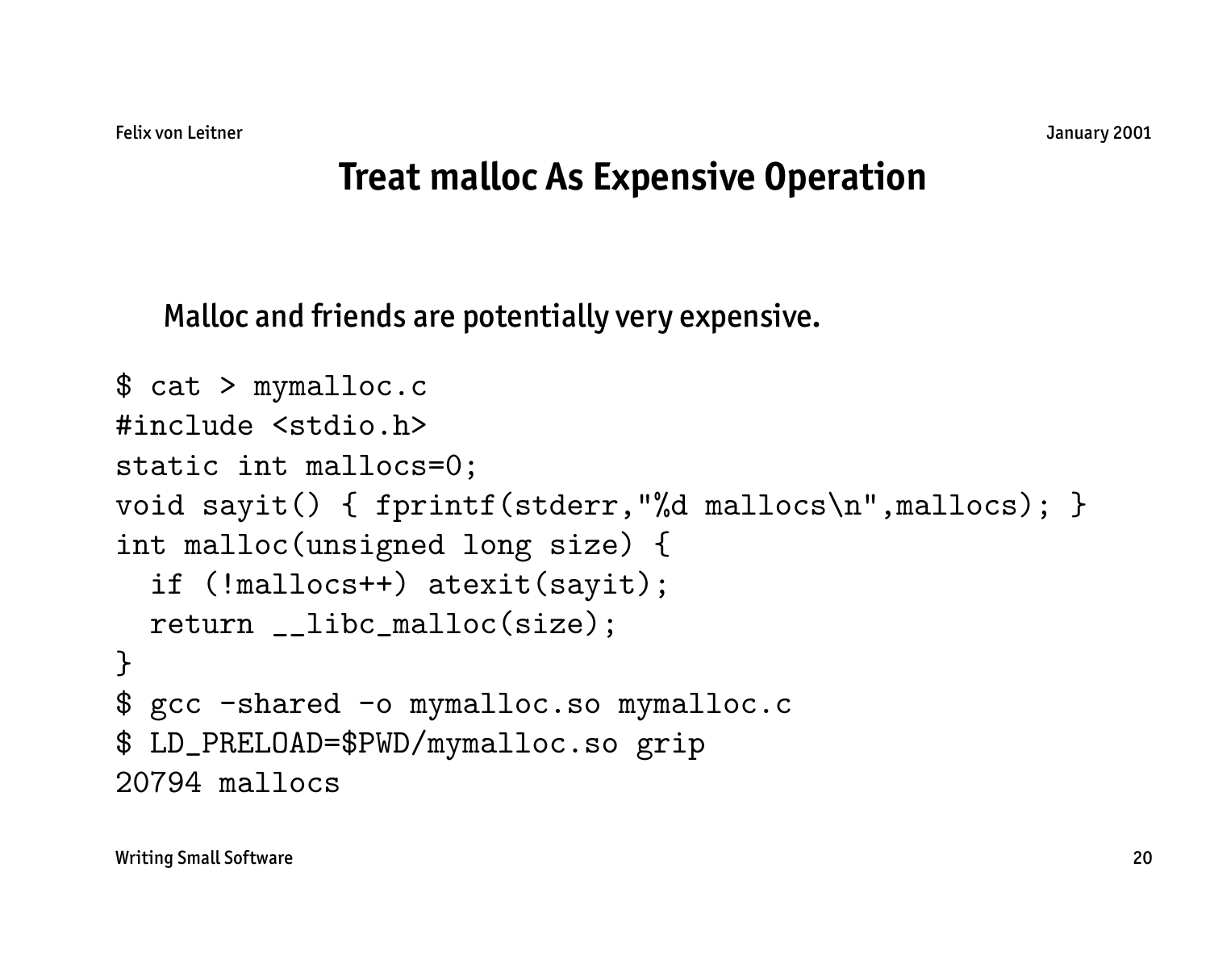## **Bad API vs. Good API**

Bad:

int fd=open("foo",O\_WRONLY|O\_CREAT,0600);

Good:

int fd=open\_write("foo");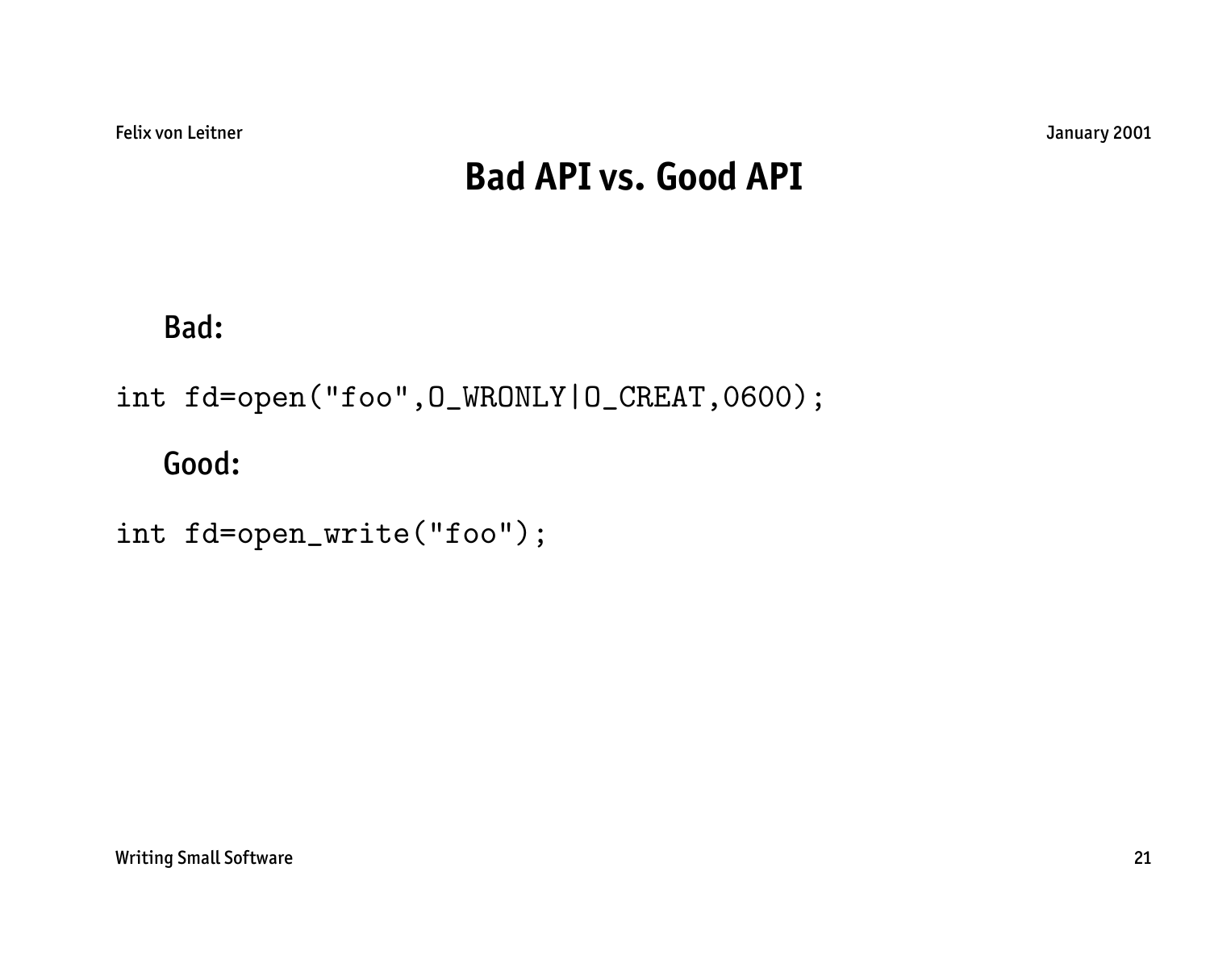## **Bad API vs. Good API**

#### Bad:

```
int i;
char buf [100];
sprintf(buf,"the number is %d",i);
```
#### Good:

```
stralloc s={0};
stralloc_copys(&s,"the number is ");
stralloc_catuint(&s,i);
```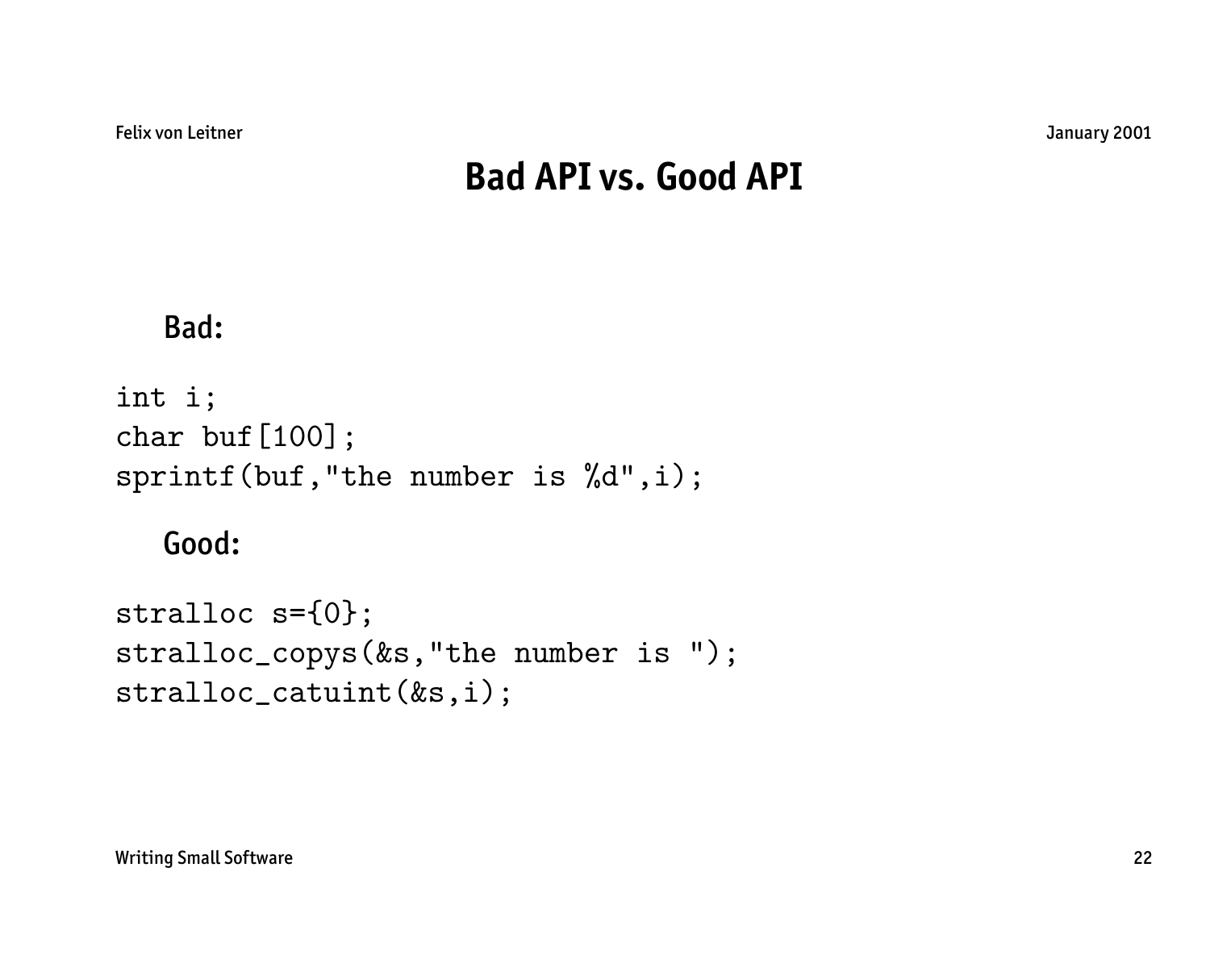## **Profile, Don't Speculate**

Trading space for performance is not bad per se!

Use gprof to find the code segments that are performance critical. Then only enable tradeoff optimizer options on those code, not the whole project.

Little known  $\text{gcc}$  option:  $-0s$  is like  $-02$  but without trade-offs that waste space.

Other gcc options to save space:  $-f$ omit-frame-pointer -mcpu=i386

Use nm and objdump to look at the symbol table.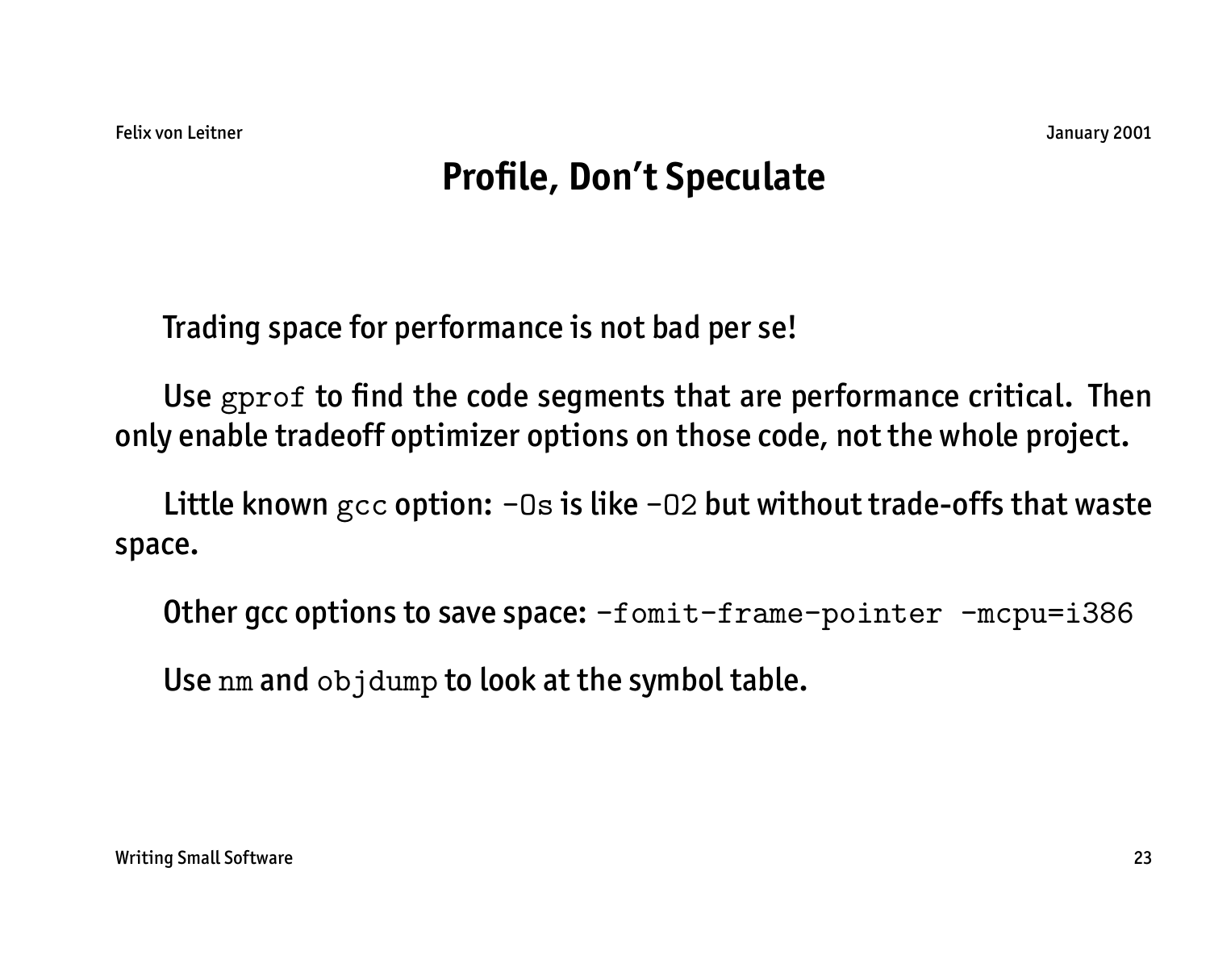### **Inline Functions**

```
$ cat > t.cinline int foo() { return 3; }
int bar() { return foo(); }
$ gcc -O2 -c t.c
$ nm t.o
00000000 T bar
0000000c T foo
00000000 t gcc2_compiled.
\boldsymbol{\mathcal{F}}
```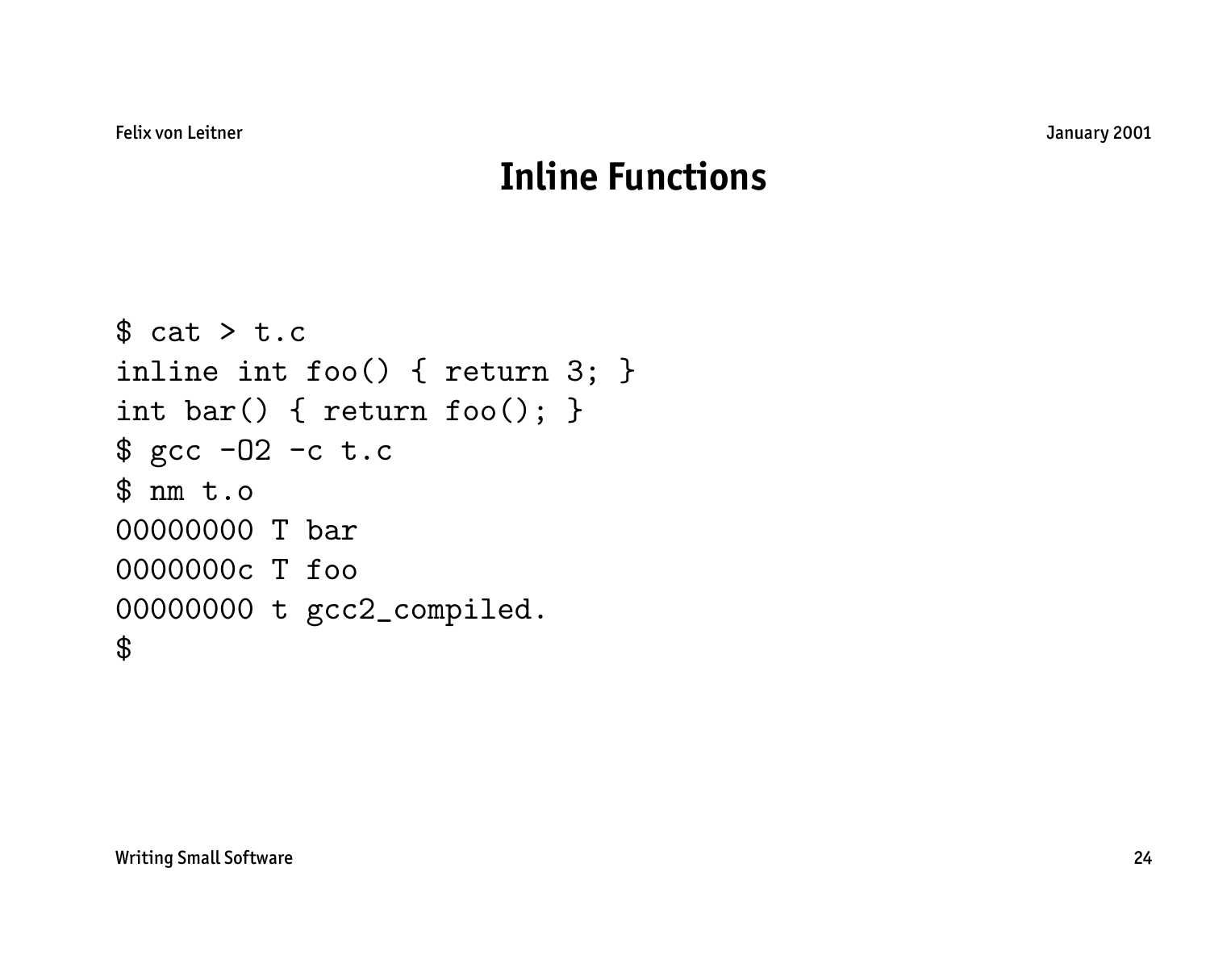## **Static Inline Functions**

```
$ cat > t.cstatic inline int foo() { return 3; }
int bar() { return foo(); }
$ gcc -O2 -c t.c
$ nm t.o
00000000 T bar
00000000 t gcc2_compiled.
$
```
Learn how to use static to save space (and keep the name space clean)!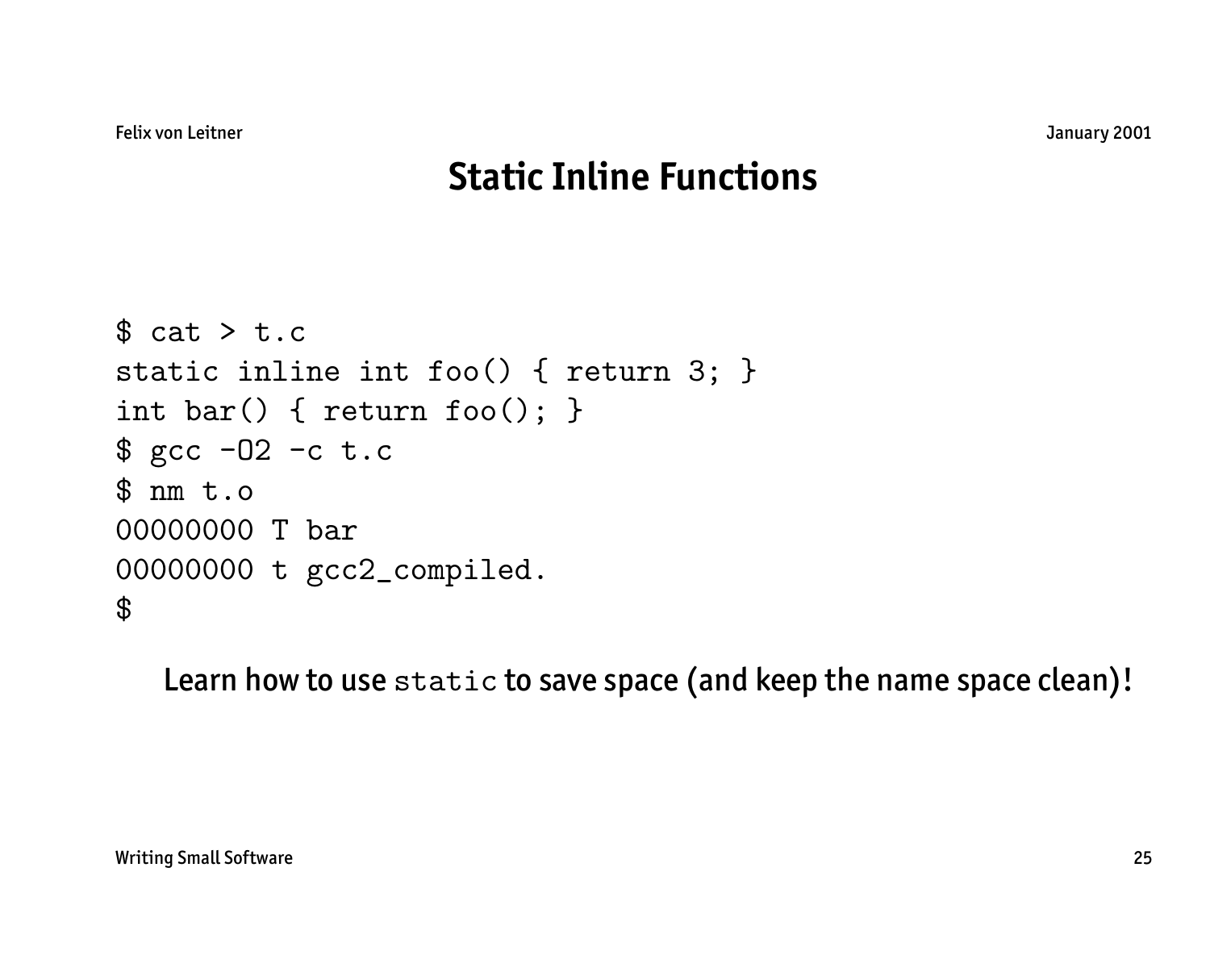#### **Alloca**

Alloca allocates storage **from the stack**. The storage is returned when the program leaves the scope (i.e. no need to free it explicitly).

Malloc needs to keep elaborate data structures and do locking to be threadsafe. Alloca decrements a register.

In  $C_{++}$ , malloc() is often hidden by using the new operator.  $C_{++}$  is very dangerous because it hides complexity and bloat from the programmer.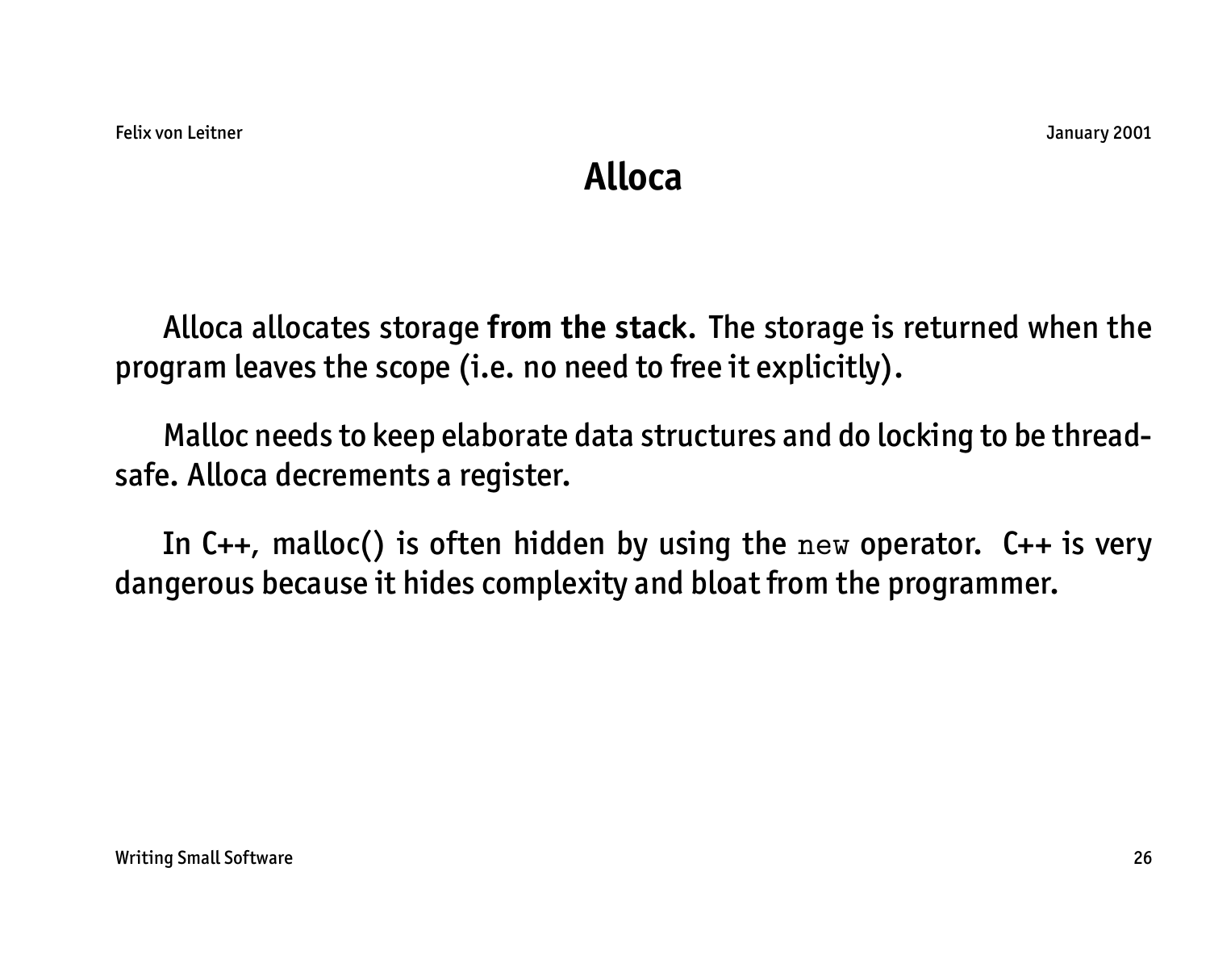## **Introducing libowfat**

Why the name libowfat? Because you link it with "-lowfat"!

libowfat is a GPL reimplementation Dan Bernstein's internal helper functions.

Why reimplement them? His APIs are exemplary for good API design.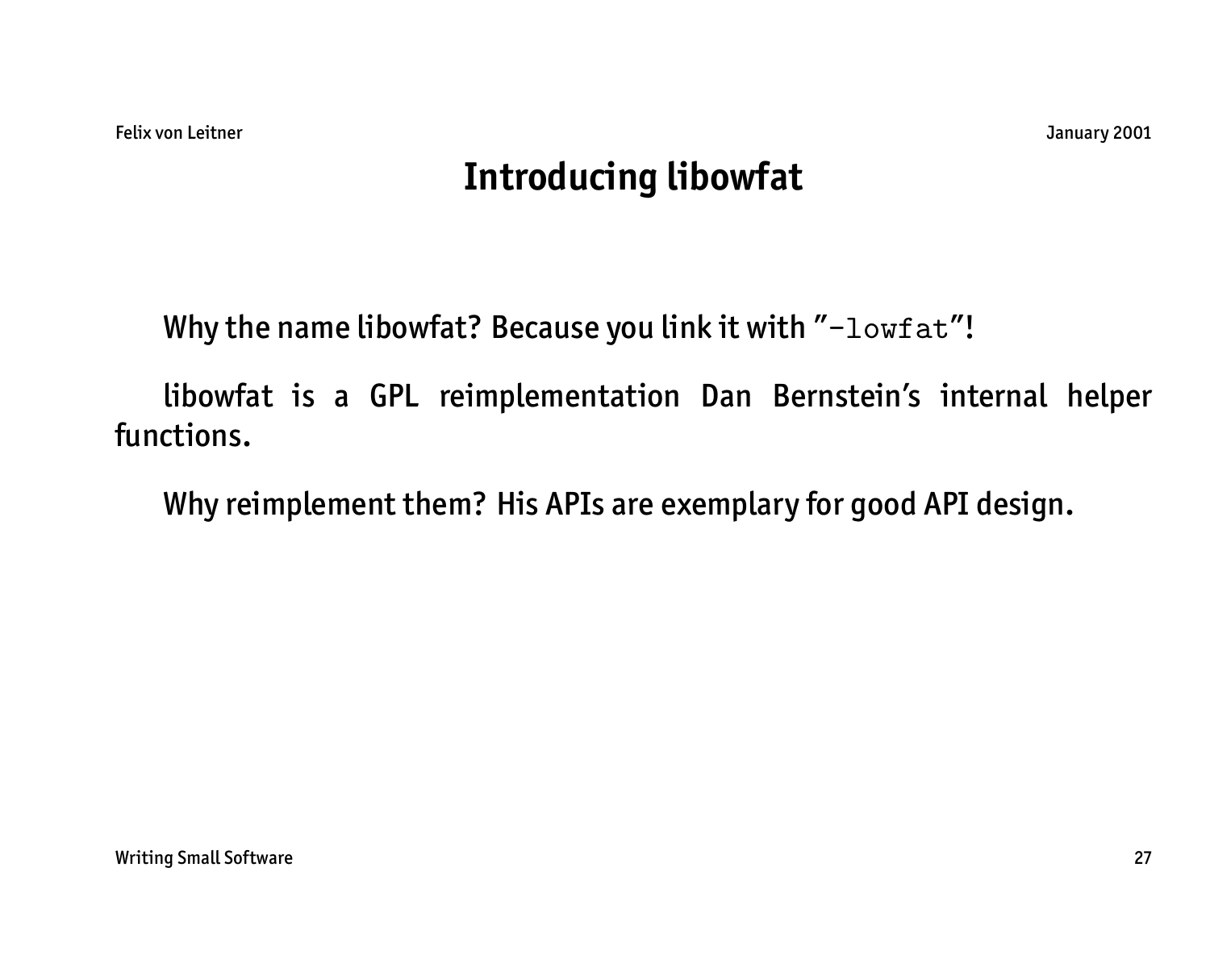#### **libowfat: byte.a**

Return index, not pointer. Operand being operated on (i.e. destination, main operand) is #1, the rest are parameters.

```
int byte_chr(void*,int,char);
int byte_rchr(void*,int,char);
void byte_copy(void* out, int, void* in);
void byte_copyr(void* out, int, void* in);
int byte_diff(void*, int, void*);
void byte_zero(void*, int);
#define byte_equal(s,t) (!byte_diff((s),(t)))
```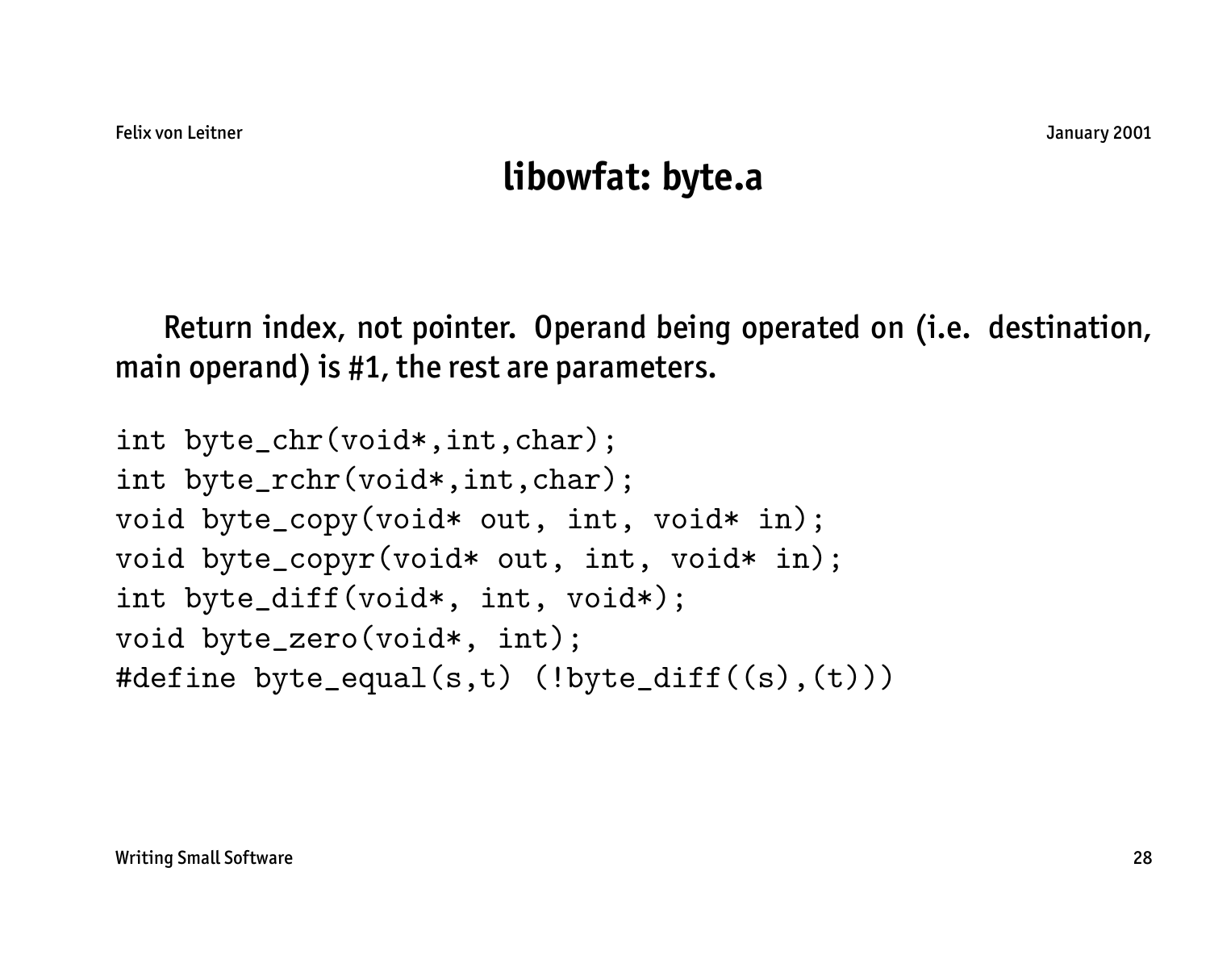#### **libowfat: str.a**

What did the people smoke who made strcpy and strcat return pointers?!

```
int str_copy(char* out,char* in);
int str_diff(char*,char*);
int str_diffn(char*,char*,int);
int str_len(char*);
int str_chr(char*,char);
int str_rchr(char*,char);
int str_start(char*,char*);
#define str_equal(s,t) (!str_diff((s),(t)))
```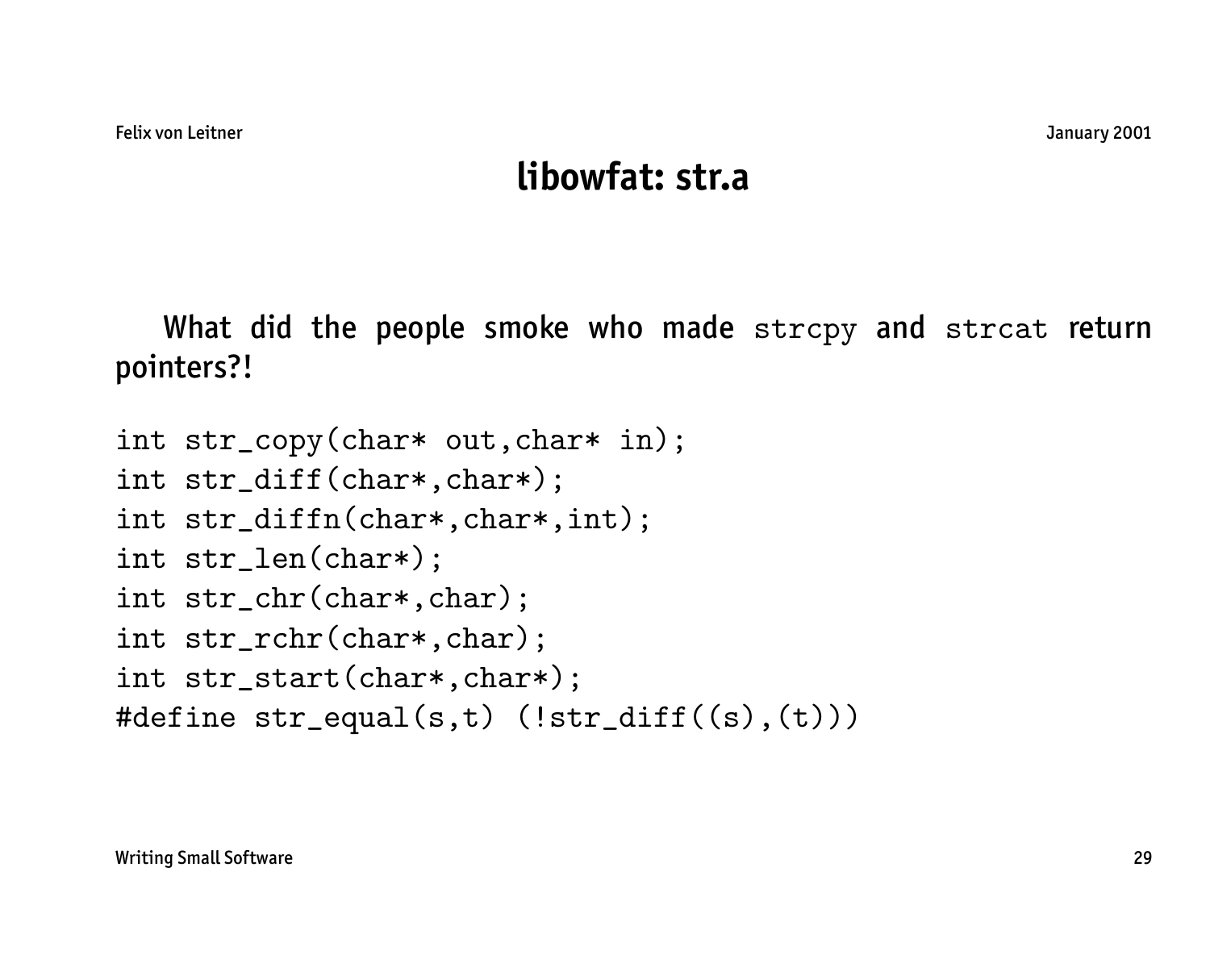#### **libowfat: fmt.a**

- int fmt\_long(char\*,signed long);
- int fmt\_ulong(char\*,unsigned long);
- int fmt\_xlong(char\*,unsigned long);
- int fmt\_8long(char\*,unsigned long);
- int fmt\_ulong0(char\*,unsigned long,unsigned int);
- int fmt\_plusminus(char\*,int );
- int fmt\_minus(char\*,int);
- int fmt\_str(char\*,char\*);
- int fmt\_strn(char\*,char\*,int);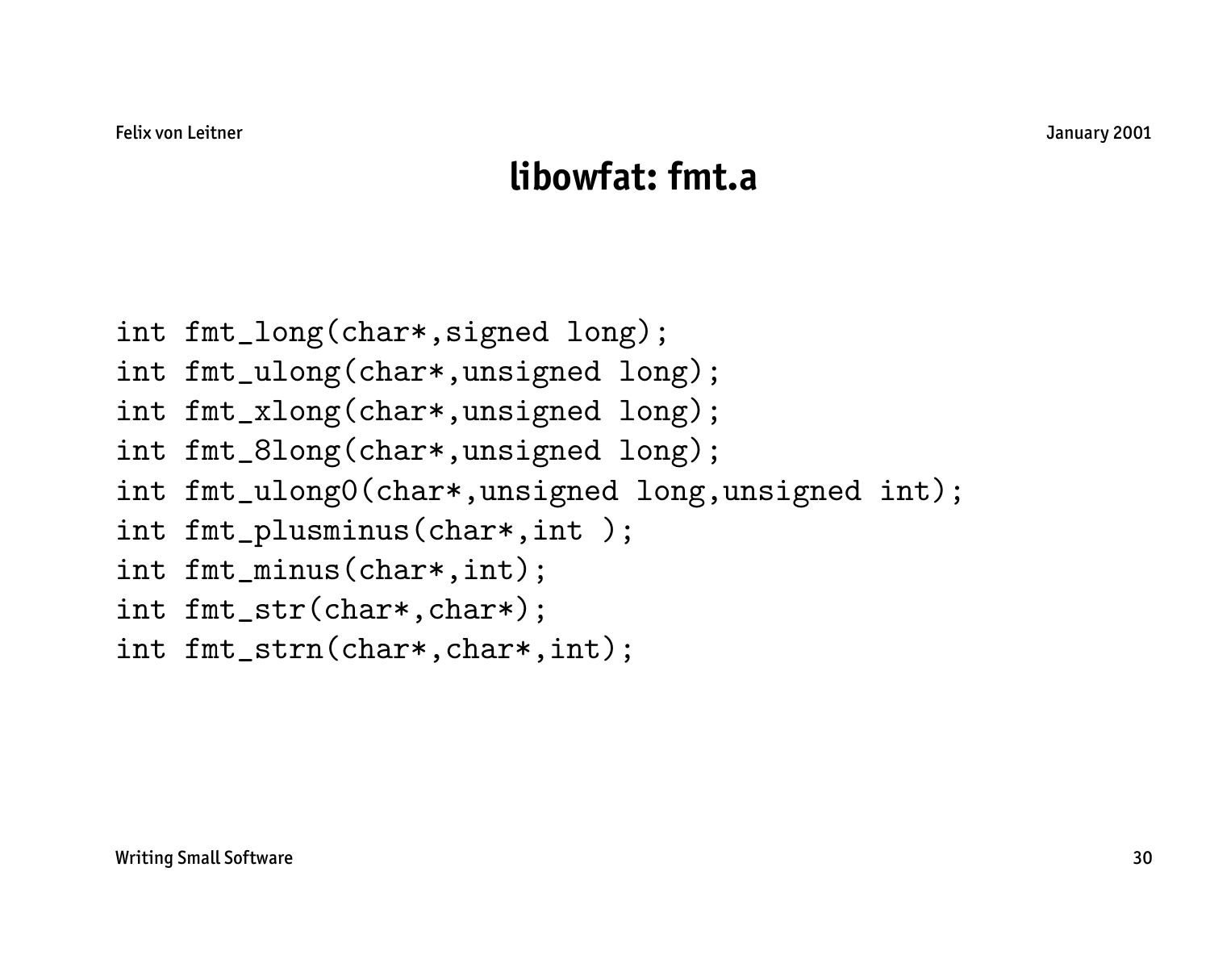#### **libowfat: scan.a**

Pass NULL and you get just the length it would have taken.

int scan\_long(char\*,signed long\*); int scan\_ulong(char\*,unsigned long\*); int scan\_xlong(char\*,unsigned long\*); int scan\_8long(char\*,unsigned long\*); int scan\_plusminus(char\*,int\*); int scan\_whitenskip(char\*,int); int scan\_nonwhitenskip(char\*,int); int scan\_charsetnskip(char\*,int); int scan\_noncharsetnskip(char\*,int);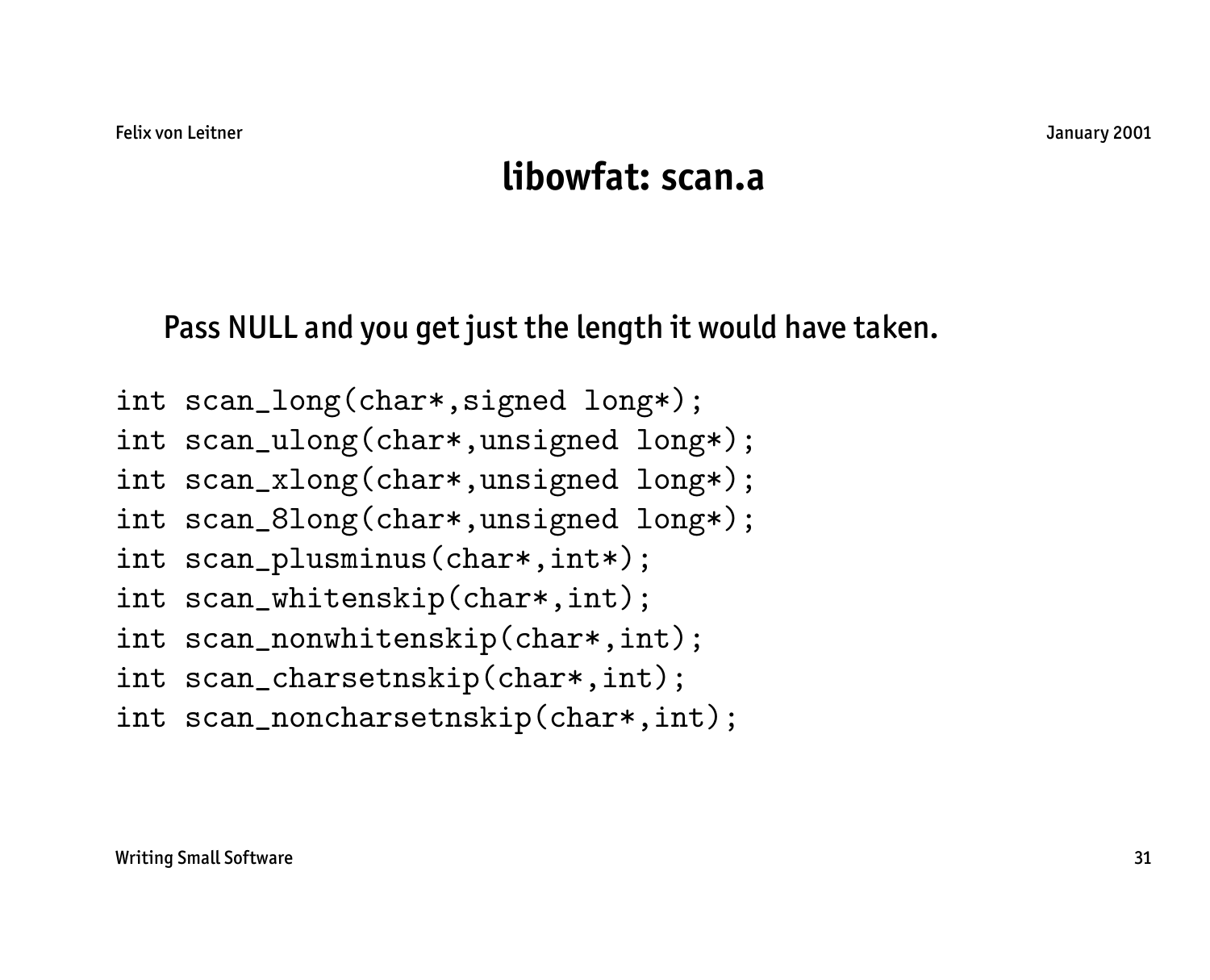#### **libowfat: open.a**

int open\_read(const char \*filename); int open\_excl(const char \*filename); int open\_append(const char \*filename); int open\_trunc(const char \*filename); int open\_write(const char \*filename);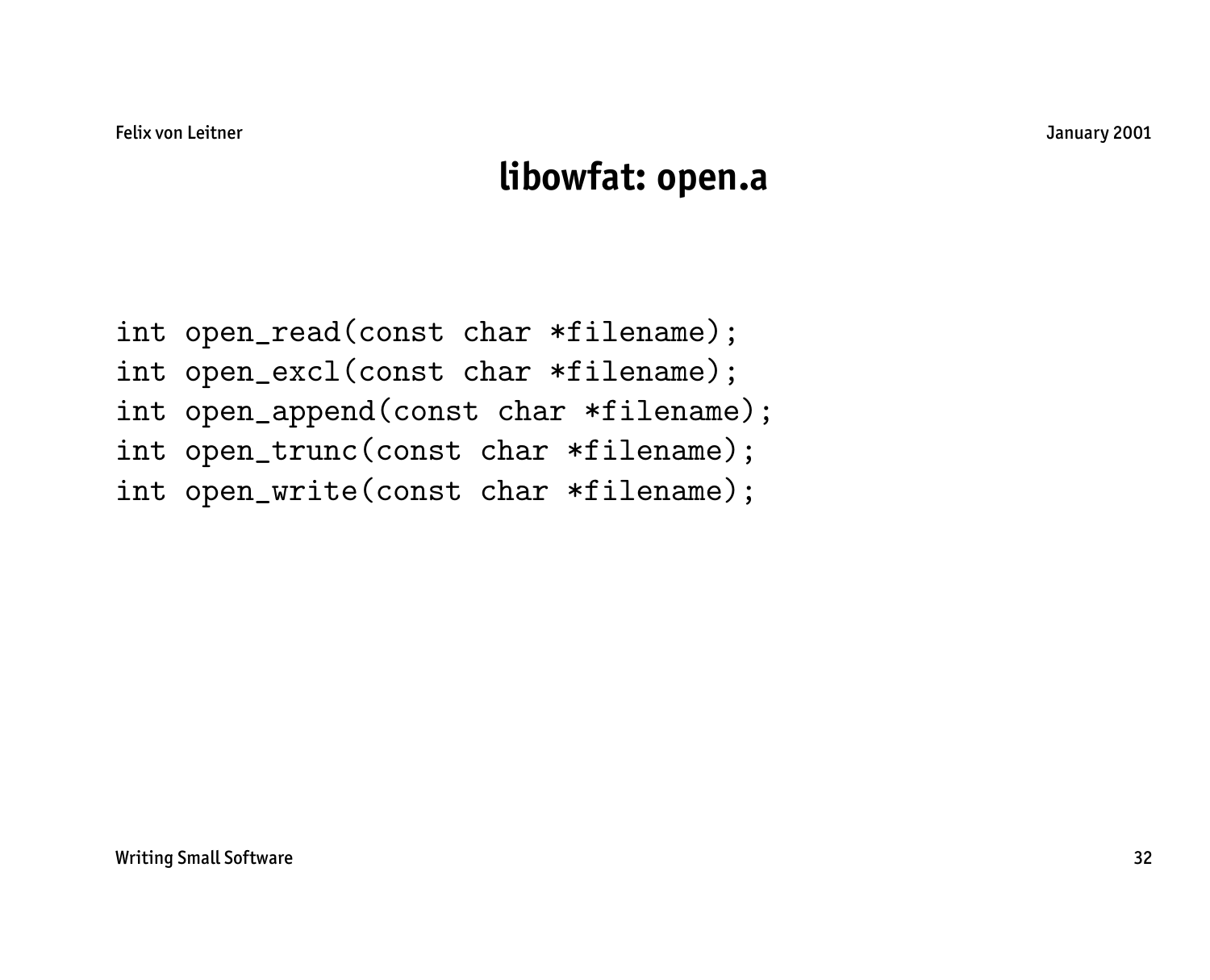#### **libowfat: stralloc.a**

int stralloc\_ready(stralloc\*,int); int stralloc\_readyplus(stralloc\*,int); int stralloc\_copyb(stralloc\*,char\*,int); int stralloc\_copys(stralloc\*,char\*); int stralloc\_copy(stralloc\*,stralloc\*); int stralloc\_catb(stralloc\*,char\*,int); int stralloc\_cats(stralloc\*,char\*); int stralloc\_cat(stralloc\*,stralloc\*); int stralloc\_append(stralloc\*,char\*); int stralloc\_starts(stralloc\*,char\*); int stralloc\_catulong0(stralloc\*,unsigned,int); int stralloc\_catlong0(stralloc\*,signed,int); void stralloc\_free(stralloc\* sa);